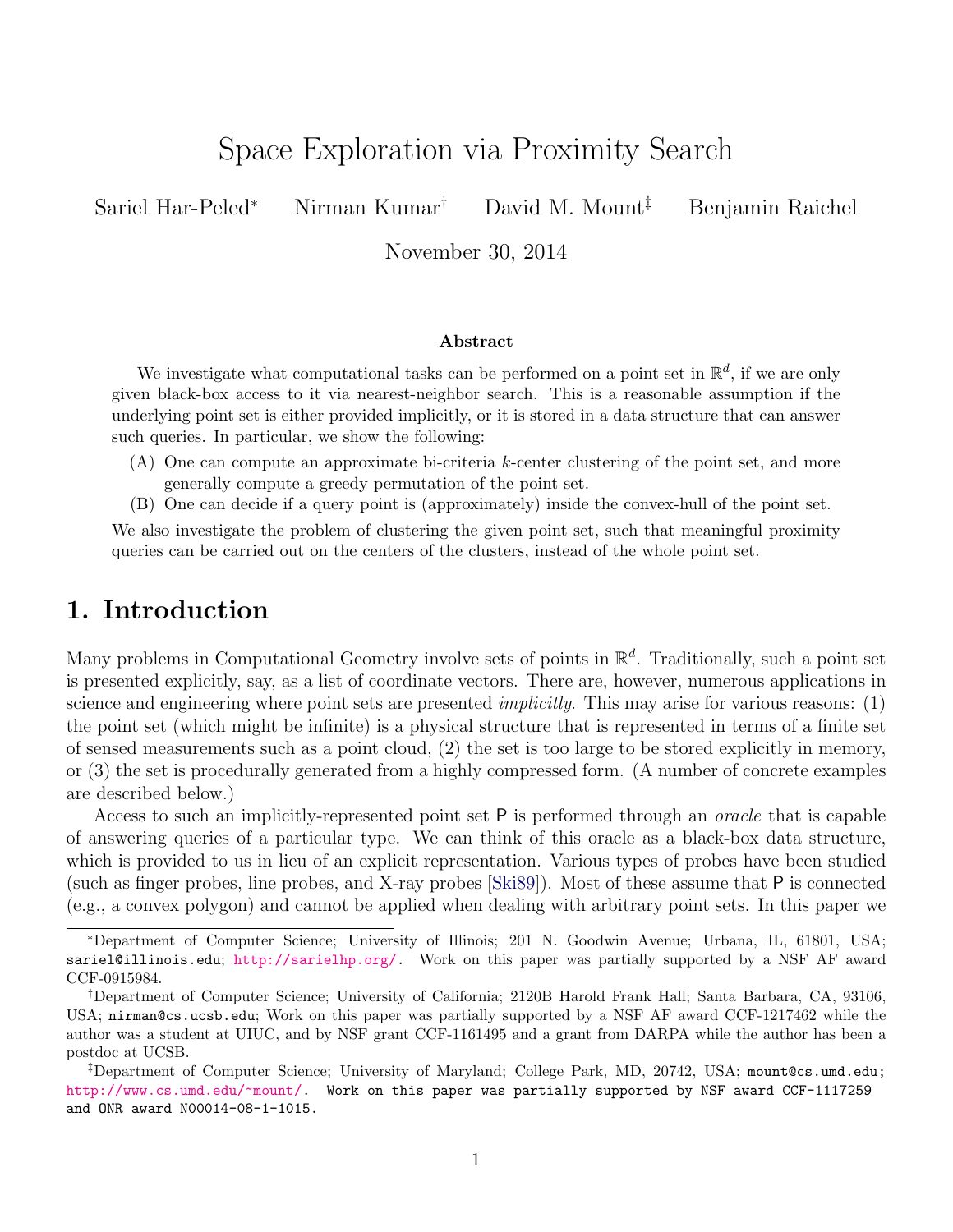consider a natural choice for probing general point sets based on computing nearest neighbors, which we call *proximity probes*.

More formally, we assume that the point set  $P$  is a (not necessarily finite) compact subset of  $\mathbb{R}^d$ . The point set P is accessible only through a nearest-neighbor data structure, which given a query point q, returns the closest point of P to q. Some of our results assume that the data structure returns an exact nearest neighbor (NN) and others assume that the data structure returns a  $(1 + \varepsilon)$ -approximate nearest-neighbor (ANN). (See [Section 2](#page-3-0) for definitions.) In any probing scenario, it is necessary to begin with a general notion of the set's spatial location. We assume that P is contained within a given compact subset  $D$  of  $\mathbb{R}^d$ , called the *domain*.

The oracle is given as a black-box. Specifically, we do not allow deletions from or insertions into the data structure. We do not assume knowledge of the number of data points, nor do we make any continuity or smoothness assumptions. Indeed, most of our results apply to infinite point sets, including volumes or surfaces.

### **Prior Work and Applications**

Implicitly-represented point sets arise in various applications. One example is that of analyzing a geometric shape through probing. An example of this is Atomic Force Microscopy (AFM) [[Wik14\]](#page-15-1). This technology can reveal the undulations of a surface at the resolution of fractions of a nanometer. It relies on the principle that when an appropriately designed tip (the probe) is brought in the proximity of a surface to scan it, certain atomic forces minutely deflect the tip in the direction of the surface. Since the deflection of the tip is generally to the closest point on the surface, this mode of acquisition is an example of proximity probing. A sufficient number of such samples can be used to reconstruct the surface [\[BQG86](#page-14-0)].

The topic of shape analysis through probing has been well studied within the field of computational geometry. The most commonly assumed probe is a *finger probe*, which determines the first point of contact of a ray and the set. Cole and Yap [[CY87\]](#page-14-1) pioneered this area by analyzing the minimum number of finger probes needed to reconstruct a convex polygon. Since then, various alternative probing methods have been considered. For good surveys of this area, see Skiena [[Ski89](#page-15-0), [Ski97](#page-15-2)].

More recently, Boissonnat *et al.* [[BGO07\]](#page-14-2) presented an algorithm for learning a smooth unknown surface *S* bounding an object  $\mathcal{O}$  in  $\mathbb{R}^3$  through the use of finger probes. Under some reasonable assumptions, their algorithm computes a triangulated surface  $\hat{S}$  that approximates  $S$  to a given level of accuracy. In contrast to our work, which applies to general point sets, all of these earlier results assume that the set in question is a connected shape or surface.

Implicitly-represented point sets also arise in geometric modeling. Complex geometric sets are often generated from much smaller representations. One example are fractals sets, which are often used to model natural phenomena such as plants, clouds, and terrains  $[SKG^+09]$  $[SKG^+09]$  $[SKG^+09]$ . Fractal objects are generated as the limit of an iterative process [\[Man83\]](#page-14-3). Due to their regular, recursive structure it is often possible to answer proximity queries about such a set without generating the set itself.

Two other examples of infinite sets generated implicitly from finite models include (1) subdivision surfaces [[AS10\]](#page-14-4), where a smooth surface is generated by applying a recursive refinement process to a finite set of boundary points, and (2) metaballs [[Bli82](#page-14-5)], where a surface is defined by a blending function applied to a collection of geometric balls. In both cases, it is possible to answer nearest neighbor queries for the underlying object without the need to generate its boundary.

Proximity queries have been applied before. Panahi *et al.* [[PASG13\]](#page-15-4) use proximity probes on a convex polygon in the plane to reconstruct it exactly. Goel *et al.* [\[GIV01\]](#page-14-6), reduce the approximation versions of several problems like diameter, farthest neighbors, discrete center, metric facility location, bottleneck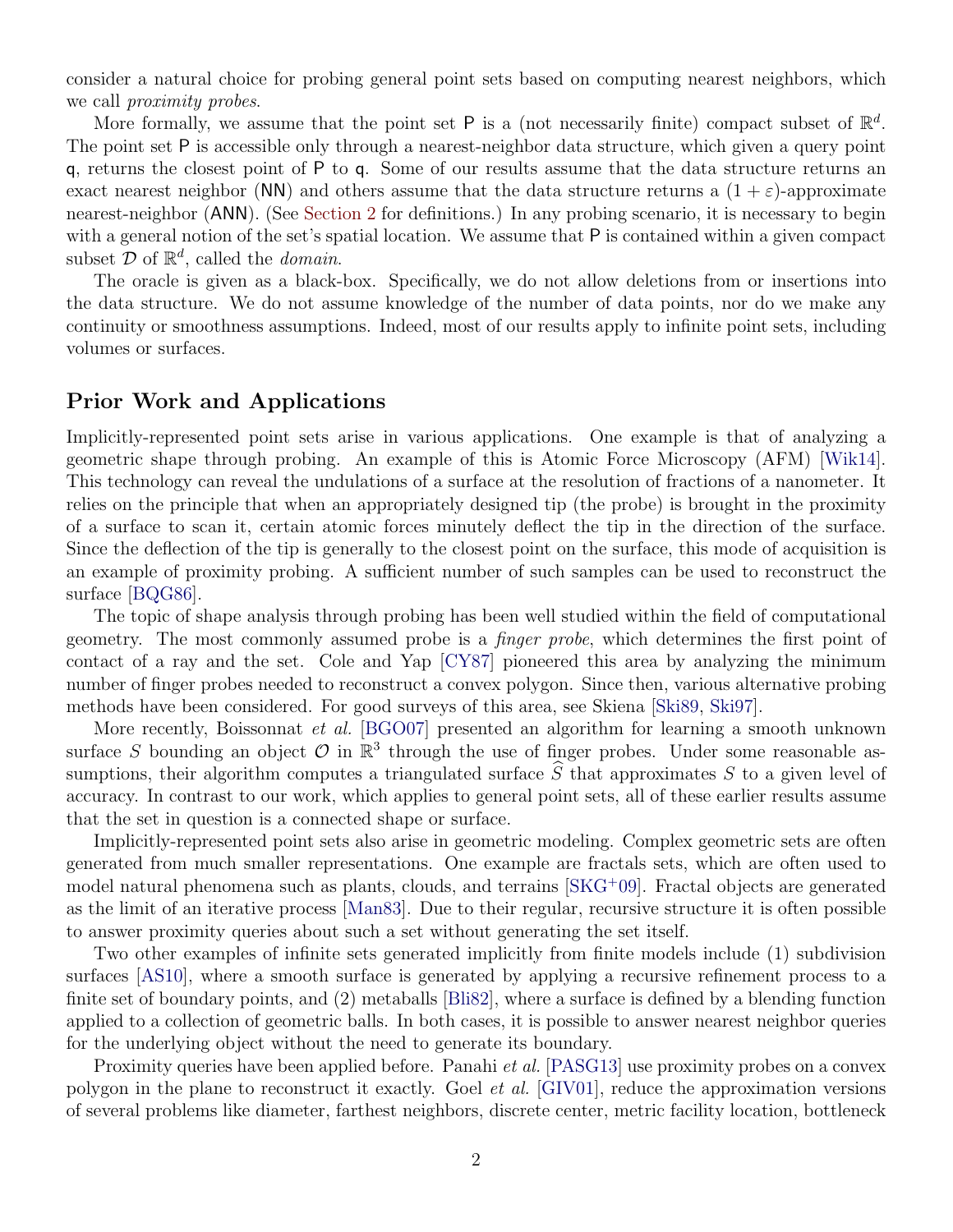matching and minimum weight matching to nearest neighbor queries. They sometimes require other primitives for their algorithms, for example computation of the minimum enclosing ball or a dynamic version of the approximate nearest-neighbor oracle. Similarly, the computation of the minimum spanning tree [[HIM12](#page-14-7)] can be done using nearest-neighbor queries (but the data structure needs to support deletions). For more details, see the survey by Indyk [[Ind04\]](#page-14-8).

### **Our contributions**

In this paper we consider a number of problems on implicitly-represented point sets. Here is a summary of our main results.

*k***-center clustering and the greedy permutation.** Given a point set P, a *greedy permutation* (informally) is an ordering of the points of P:  $p_1, \ldots, p_k, \ldots$ , such that for any k, the set of points  $\{p_1, \ldots, p_k\}$  is a  $O(1)$ -approximation to the optimal *k*-center clustering. This sequence arises in the *k*-center approximation of Gonzalez [\[Gon85](#page-14-9)], and its properties were analyzed by Har-Peled and Mendel [[HM06\]](#page-14-10). Specifically, if P can be covered by  $k$  balls of radius  $r_k$ , then the maximum distance of any point of P to its nearest neighbor in  $\{p_1, \ldots, p_k\}$  is  $O(r_k)$ .

In [Section 3,](#page-4-0) we show that under reasonable assumptions, in constant dimension, one can compute such an approximate greedy permutation using  $O(k)$  exact proximity queries. If the oracle answers  $(1+\varepsilon)$ -ANN queries, then for any k, the permutation generated is competitive with the optimal k-center clustering, considering the first  $O(k \log_{1/\varepsilon} \Phi)$  points in this permutation, where  $\Phi$  is (roughly) the spread of the point set. The hidden constant factors grow exponentially in the dimension.

**Approximate convex-hull membership.** Given a point set  $P$  in  $\mathbb{R}^d$ , we consider the problem of deciding whether a given query point  $q \in \mathbb{R}^d$  is inside its convex-hull  $C = \mathcal{CH}(P)$ . We say that the answer is *ε*-approximately correct if the answer is correct whenever the query point's distance from the boundary of *C* is at least  $\varepsilon \cdot \text{diam}(\mathcal{C})$ . In [Section 4,](#page-8-0) we show that, given an oracle for  $(1 + \varepsilon^2/c)$ -ANN queries, for some sufficiently large constant *c*, it is possible to answer approximate convex-hull membership queries using  $O(1/\varepsilon^2)$  proximity queries. Remarkably, the number of queries is independent of the dimension of the data.

Our algorithm operates iteratively, by employing a gradient descent-like approach. It generates a sequence of points, all within the convex hull, that converges to the query point. Similar techniques have been used before, and are sometimes referred to as the Frank-Wolfe algorithm. Clarkson provides a survey and some new results of this type [[Cla10\]](#page-14-11). A recent algorithm of this type is the work by Kalantari [[Kal12\]](#page-14-12). Our main new contribution for the convex-hull membership problem is showing that the iterative algorithm can be applied to implicit point sets using nearest-neighbor queries.

**Balanced proximity clustering.** We study a problem that involves summarizing a point set in a way that preserves proximity information. Specifically, given a set  $P$  of  $n$  points in  $\mathbb{R}^d$ , and a parameter  $k$ , the objective is to select *m* centers from P, such that if we assign every point of P to its nearest center, no center has been selected by more than *k* points. This problem is related to topic of capacitated clustering from operations research [[MB84\]](#page-15-5).

In [Section 5,](#page-12-0) we show that in the plane there exists such a clustering consisting of  $O(n/k)$  such centers, and that in higher dimensions one can select  $O((n/k)\log(n/k))$  centers (where the constant depends on the dimension). This result is not directly related to the other results in the paper.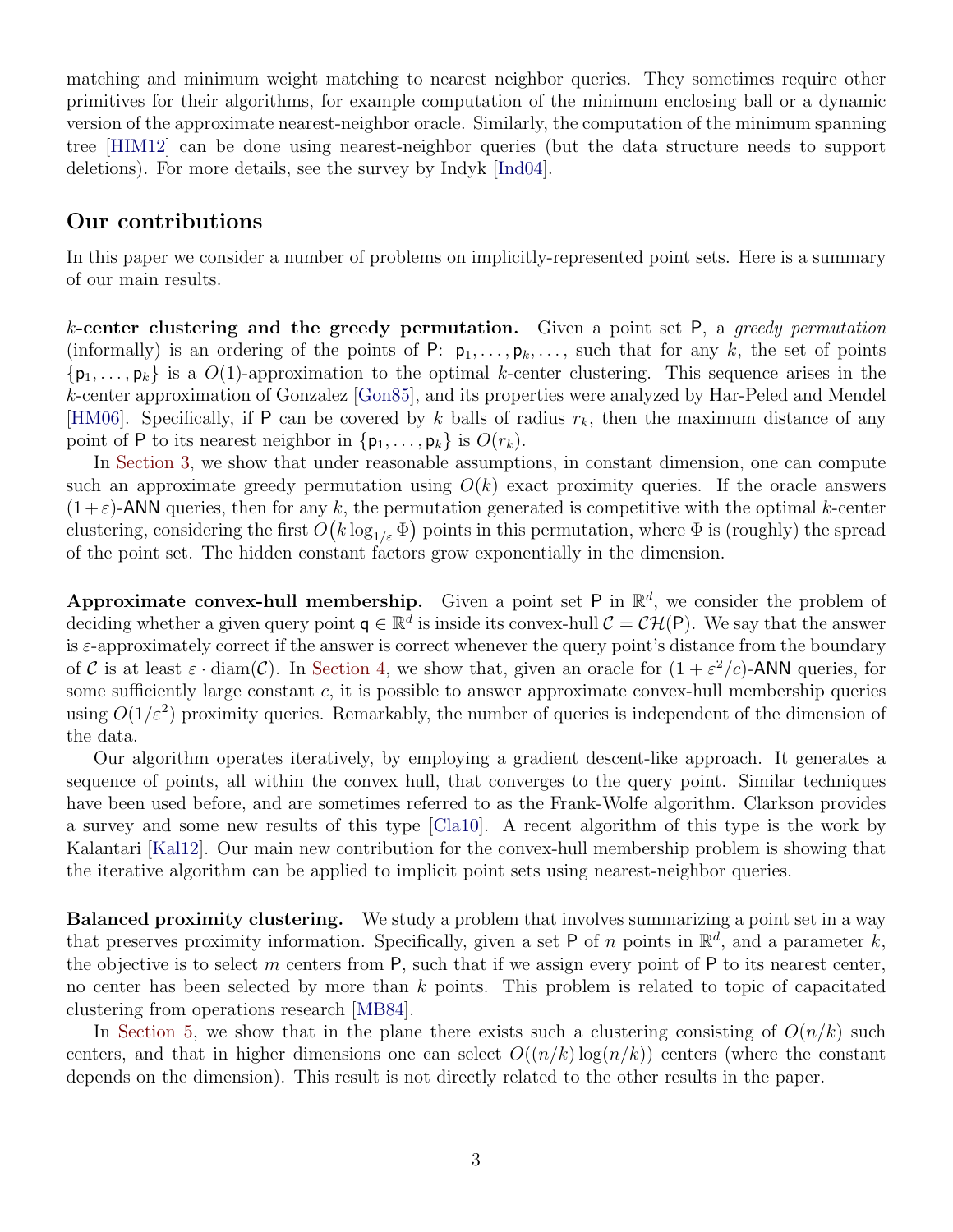**Paper organization.** In [Section 2](#page-3-0) we review some relevant work on *k*-center clustering. In [Section 3](#page-4-0) we provide our algorithm to compute an approximate *k*-center clustering. In [Section 4](#page-8-0) we show how we can decide approximately if a query point is within the convex hull of the given data points in a constant number of queries, where the constant depends on the degree of accuracy desired. Finally, in [Section 5](#page-12-0) we investigate balanced Voronoi partitions, which provides a density-based clustering of the data. Here we assume that all the data is known and the goal is to come up with a useful clustering that can help in proximity search queries.

## <span id="page-3-0"></span>**2. Preliminaries**

## **2.1. Background —** *k***-center clustering and the greedy permutation**

The following is taken from [[Har11](#page-14-13), Chap. 4], and is provided here for the sake of completeness.

In the *k*-center clustering problem, a set  $P \subseteq \mathbb{R}^d$  of *n* points is provided together with a parameter *k*. The objective is to find a set of k points,  $C \subseteq P$ , such that the maximum distance of a point in P to its closest point in C is minimized. Formally, define price(C, P) =  $\max_{p \in P} \min_{c \in C} ||p - c||$ . Let  $C_{opt}$  denote the set of centers achieving this minimum. The *k*-center problem can be interpreted as the problem of computing the minimum radius, called the *k-center clustering radius*, such that it is possible to cover the points of P using *k* balls of this radius, each centered at one of the data points. It is known that *k*-center clustering is NP-Hard. Even in the plane, it is NP-Hard to approximate to within a factor  $\kappa$ -center clustering is NP-HA<br>of  $(1+\sqrt{7})/2 \approx 1.82$  [[FG88\]](#page-14-14).

**The greedy clustering algorithm.** Gonzalez [\[Gon85\]](#page-14-9) provided a 2-approximation algorithm for *k*center clustering. This algorithm, denoted by **GreedyKCenter**, repeatedly picks the point farthest away from the current set of centers and adds it to this set. Specifically, it starts by picking an arbitrary point,  $\bar{c}_1$ , and setting  $C_1 = {\bar{c}_1}$ . For  $i > 1$ , in the *i*th iteration, the algorithm computes

$$
r_{i-1} = \text{price}(\mathsf{C}_{i-1}, \mathsf{P}) = \max_{\mathsf{p} \in \mathsf{P}} d(\mathsf{p}, \mathsf{C}_{i-1})
$$
(2.1)

and the point  $\bar{c}_i$  that realizes it, where  $d(\mathbf{p}, \mathbf{C}_{i-1}) = \min_{\mathbf{c} \in \mathbf{C}_{i-1}} ||\mathbf{p} - \mathbf{c}||$ . Next, the algorithm adds  $\bar{c}_i$  to  $C_{i-1}$  to form the new set  $C_i$ . This process is repeated until *k* points have been collected.

If we run GreedyKCenter till it exhausts all the points of  $P$  (i.e.,  $k = n$ ), then this algorithm generates a permutation of P; that is,  $\langle P \rangle = \langle \overline{c}_1, \ldots, \overline{c}_n \rangle$ . We will refer to  $\langle P \rangle$  as the **greedy permuta***tion* of P. There is also an associated sequence of radii  $\langle r_1, \ldots, r_n \rangle$ , and the key property of the greedy permutation is that for each *i* with  $1 \leq i \leq n$ , all the points of P are within a distance at most  $r_i$  from the points of  $C_i = \langle \overline{c}_1, \ldots, \overline{c}_i \rangle$ . The greedy permutation has applications to packings, which we describe next.

Definition 2.1. A set  $S \subseteq P$  is an *r*-packing for P if the following two properties hold:

(i) *Covering property*: All the points of P are within a distance at most *r* from the points of *S*.

(ii) *Separation property*: For any pair of points  $p, x \in S$ ,  $||p - x|| \geq r$ .

(For most purposes, one can relax the separation property by requiring that the points of *S* be at distance  $\Omega(r)$  from each other.)

<span id="page-3-1"></span>Intuitively, an *r*-packing of a point set P is a compact representation of P at resolution *r*. Surprisingly, the greedy permutation of P provides us with such a representation for all resolutions.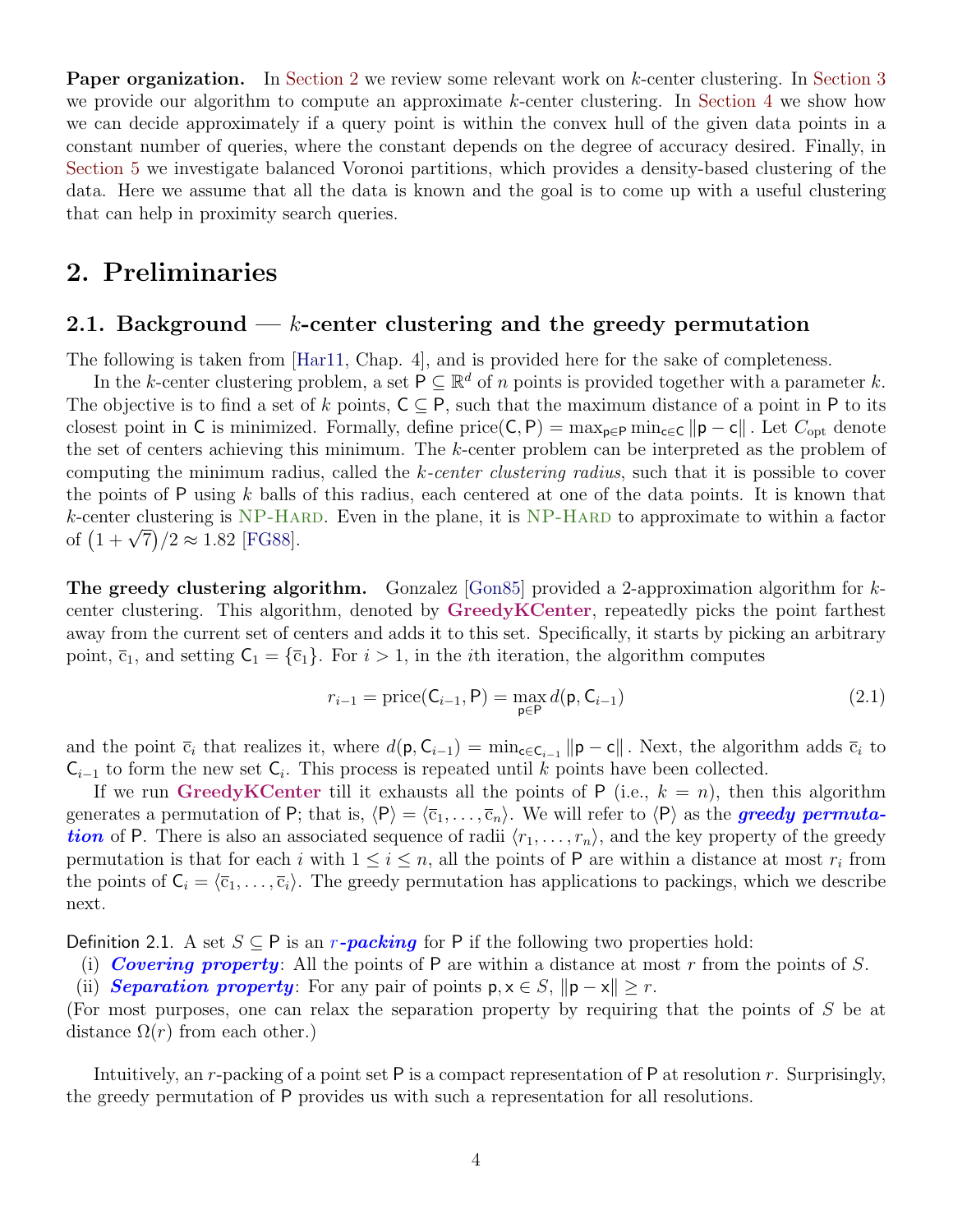**Lemma 2.2 ([[Har11\]](#page-14-13)).** *(A) Let*  $P$  *be a set of n points in*  $\mathbb{R}^d$ *, and let its greedy permutation be*  $\langle \overline{c}_1, \ldots, \overline{c}_m \rangle$  $\overline{c}_n$  with the associated sequence of radii  $\langle r_1,\ldots,r_n\rangle$ . For any i,  $C_i = \langle \overline{c}_1,\ldots,\overline{c}_i\rangle$  is an  $r_i$ -packing of P. *Furthermore, r<sup>i</sup> is a* 2*-approximation for the optimal i-center clustering radius of* P*.*

<span id="page-4-2"></span>*(B)* For any *k*, let  $r_{\rm opt}^k$  be the radius of the optimal *k*-center clustering of P. Then, for any constant  $c, r_{\text{opt}}^{O(c^{d}k)} \leq r_{\text{opt}}^{k}/c.$ 

 $(C)$  Computing the optimal *k*-center clustering of the first  $O(k/\epsilon^d)$  points of the greedy permutation, *after appropriate rescaling, results in a*  $(1 + \varepsilon)$ *-approximation to the optimal k-center clustering of* P.

### **2.2. Setup**

Our algorithms operate on a (not necessarily finite) point set  $P$  in  $\mathbb{R}^d$ . We assume that we are given a compact subset of  $\mathbb{R}^d$ , called the *domain* and denoted *D*, such that  $P \subseteq D$ . Throughout we assume that  $D$  is the unit hypercube  $[0,1]^d$ . The set P (not necessarily finite) is contained in  $D$ .

Given a query point  $q \in [0,1]^d$ , let  $nn(q, P) = arg min_{p \in P} ||q - p||$  denote the nearest neighbor (NN) of q. We say a point x is a  $(1 + \varepsilon)$ -approximate nearest-neighbor (ANN) for q if  $||q - x|| \le$  $(1 + \varepsilon)$   $\|\mathbf{q} - \text{nn}(\mathbf{q}, \mathbf{P})\|$ . We assume that the sole access to P is through "black-box" data structures  $T_{nn}$ and *Tann*, which given a query point q, return the NN and ANN, respectively, to q in P.

## <span id="page-4-0"></span>**3. Using proximity search to compute** *k***-center clustering**

**The problem.** Our purpose is to compute (or approximately compute) a *k*-center clustering of P through the ANN black box we have, where *k* is a given parameter between 1 and *n*.

#### <span id="page-4-1"></span>**3.1. Greedy permutation via NN queries: GreedyPermutNN**

Let  $q_0$  be an arbitrary point in *D*. Let  $\nu_0$  be its nearest-neighbor in P computed using the provided NN data structure  $T_{nn}$ . Let  $b_0 = \text{ball}(\mathbf{q}_0, \|\mathbf{q}_0 - \nu_0\|)$  be the open ball of radius  $\|\mathbf{q}_0 - \nu_0\|$  centered at  $\mathbf{q}_0$ . Finally, let  $G_0 = {\nu_0}$ , and let  $\mathcal{D}_0 = \mathcal{D} \setminus b_0$ .

In the *i*th iteration, for  $i > 0$ , let  $q_i$  be the point in  $\mathcal{D}_{i-1}$  farthest away from  $G_{i-1}$ . Formally, this is the point in  $\mathcal{D}_{i-1}$  that maximizes  $d(\mathbf{q}_i, G_{i-1})$ , where  $d(\mathbf{q}, X) = \min_{\mathbf{c} \in X} ||\mathbf{c} - \mathbf{q}||$ . Let  $\nu_i = \text{nn}(\mathbf{q}_i, \mathsf{P})$ denote the nearest-neighbor  $\nu_i$  to  $\mathbf{q}_i$  in P, computed using  $T_{nn}$ . Let

$$
r_i = d(\mathbf{q}_i, G_{i-1}),
$$
  $b_i = \text{ball}(\mathbf{q}_i, r_i),$   $G_i = G_{i-1} \cup \{\nu_i\},$  and  $\mathcal{D}_i = \mathcal{D}_{i-1} \setminus b_i.$ 

Left to its own devices, this algorithm computes a sequence of not necessarily distinct points  $\nu_0, \nu_1, \ldots$ of P. If P is not finite then this sequence may also have infinitely many distinct points. Furthermore,  $\mathcal{D}_0 \supseteq \mathcal{D}_1 \supseteq \ldots$  is a sequence of outer approximations to P.

The execution of this algorithm is illustrated in [Figure 3.1](#page-5-0).

#### **3.2. Analysis**

Let  $\mathcal{O} = \{o_1, \ldots, o_k\}$  be an optimal set of *k* centers of P. Formally, it is a set of *k* points in P that minimizes the quantity  $r_{opt}^k = \max_{\mathbf{q} \in \mathbf{P}} d(\mathbf{q}, \mathcal{O})$ . Specifically,  $r_{opt}^k$  is the smallest possible radius such that *k* closed balls of that radius centered at points in P, cover P. Our claim is that after *O*(*k*) iterations of the algorithm **GreedyPermutNN**, the sequence of points provides a similar quality clustering of P.

For any given point  $p \in \mathbb{R}^d$  we can cover the sphere of directions centered at p by narrow cones of angular diameter at most  $\pi/12$ . We fix such a covering, denoting the set of cones by  $\mathcal{C}_{p}$ , and observe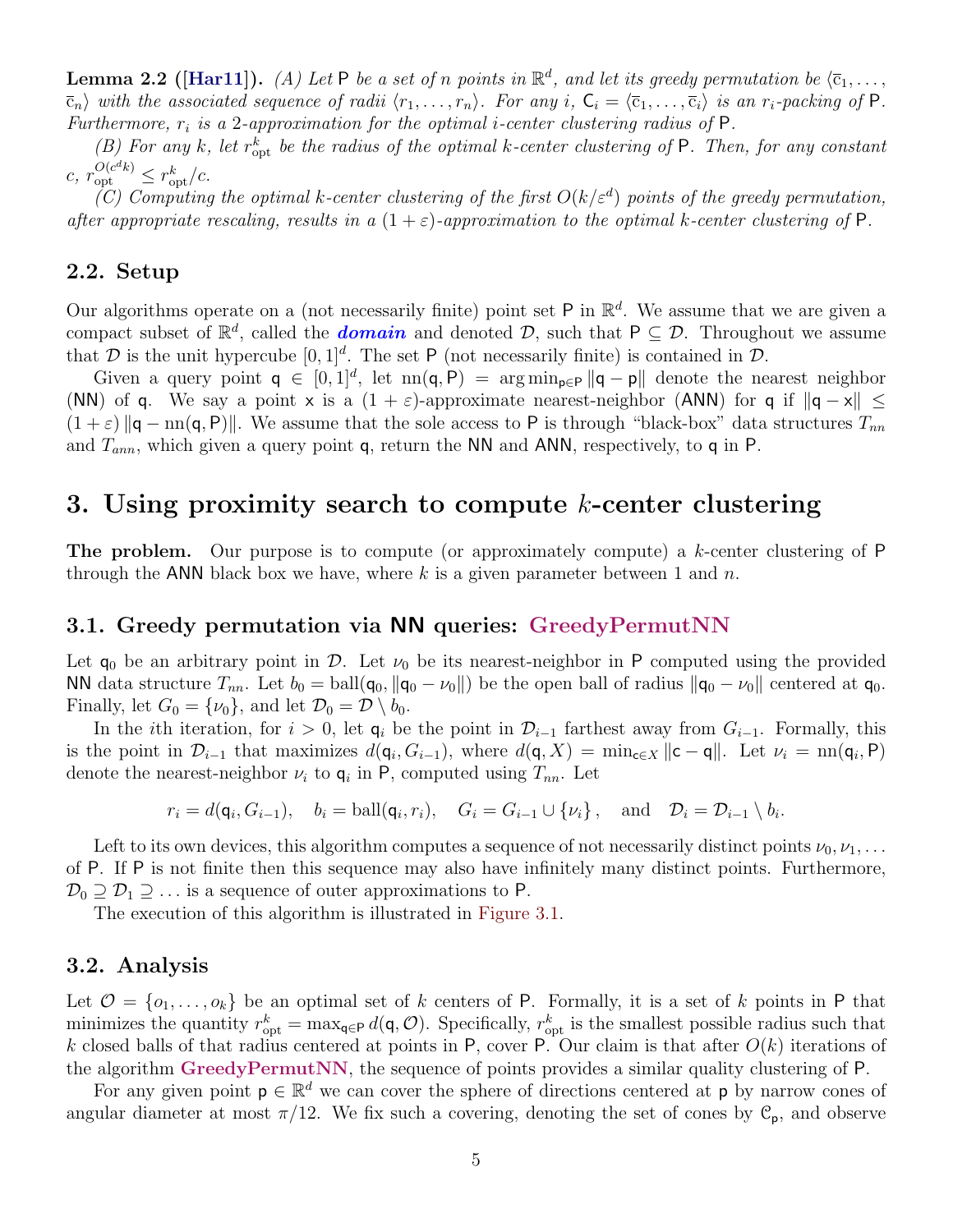<span id="page-5-0"></span>

Figure 3.1: An example of the execution of the algorithm **GreedyPermutNN** of [Section 3.1.](#page-4-1)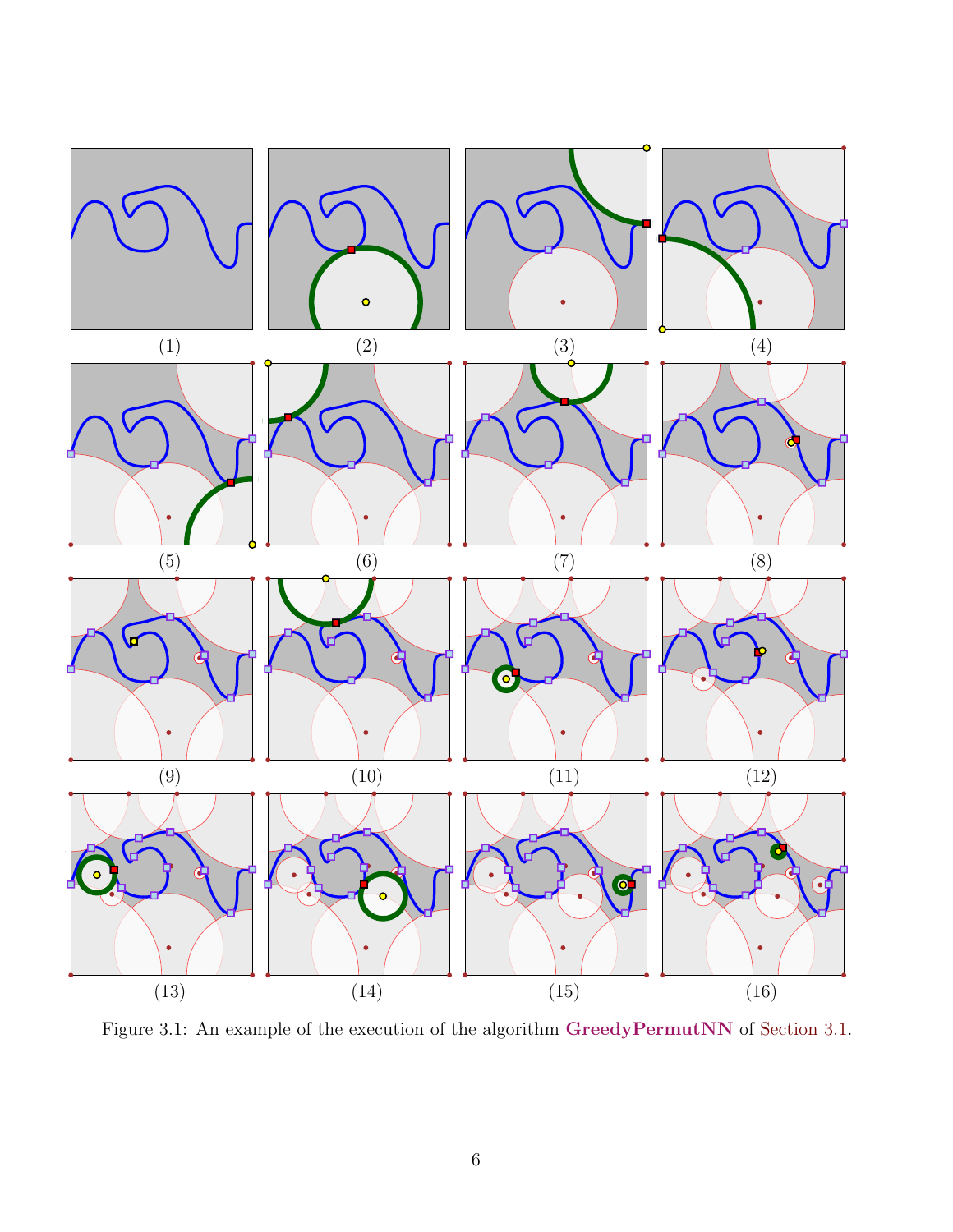that the number of such cones is a constant  $c_d$  that depends on the dimension. Moreover, by simple translation we can transfer such a covering to be centered at any point  $p' \in \mathbb{R}^d$ .

<span id="page-6-0"></span>**Lemma 3.1.** After  $\mu = kc_d$  iterations, for any optimal center  $o_i \in \mathcal{O}$ , we have  $d(o_i, G_{\mu}) \leq 3r_{\text{opt}}$ , where  $r_{\rm opt} = r_{\rm opt}^k$ .

*Proof:* If for any  $j \leq \mu$ , we have  $r_j \leq 3r_{\text{opt}}$  then all the points of  $\mathcal{D}_{j-1} \supseteq P$  are in distance at most  $3r_{\text{opt}}$ from  $G_j$ , and the claim trivially holds as  $\mathcal{O} \subseteq \mathsf{P}$ .

Let *o* be an optimal center and let  $P_0$  be the set of points of P that are closest to *o* among all the centers of  $\mathcal{O}$ , i.e.,  $P_o$  is the cluster of *o* in the optimal clustering. Fix a cone  $\phi$  from  $\mathcal{C}_o$  ( $\phi$ 's apex is at *o*). Consider the output sequence  $\nu_0, \nu_1, \ldots$ , and the corresponding query sequence  $\mathsf{q}_0, \mathsf{q}_1, \ldots$  computed by the algorithm. In the following, we use the property of the algorithm that  $r_1 \geq r_2 \geq \cdots$ , where  $r_i = d(\mathsf{q}_i, G_{i-1})$ . A point  $\mathsf{q}_j$  is **admissible** if (i)  $\nu_j \in \mathsf{P}_o$ , and (ii)  $\mathsf{q}_j \in \phi$  (in particular,  $\nu_j$  is not necessarily in  $\phi$ ).

We proceed to show that there are at most  $O(1)$  admissible points for a fixed cone, which by a packing argument will imply the claim as every  $q_j$  is admissible for exactly one cone. Consider the induced subsequence of the output sequence restricted to the admissible points of  $\phi$ :  $\nu'_{1}, \nu'_{2}, \ldots$ , and let  $\mathsf{q}'_{1}, \mathsf{q}'_{2}, \ldots$  be the corresponding query points used by the algorithm. Formally, for a point  $\nu'_{i}$  in this sequence, let iter(*i*) be the iteration of the algorithm it was created. Thus, for all *i*, we have  $\mathbf{q}'_i = \mathbf{q}_{\text{iter}(i)}$  and  $\nu'_i = \nu_{\text{iter}(i)}$ .



Observe that  $P_o \subseteq P \cap \text{ball}(o, r_{opt})$ . This implies that

$$
\left\|\nu'_j-o\right\|\leq r_{\rm opt},\qquad \text{ for all } j.
$$

Let  $\ell'_i = ||\mathbf{q}'_i - \nu'_i||$  and  $r'_i = d(\mathbf{q}'_i, G_{\text{iter}(i)-1})$ . Observe that for  $i > 1$ , we have  $\ell'_i \leq r'_i \leq \ell'_i + 2r_{\text{opt}}$ , as  $\nu'_{i-1} \in \mathsf{P}_o$ . Hence, if  $\ell'_i \leq r_{\text{opt}}$ , then  $r'_i \leq 3r_{\text{opt}}$ , and we are done. This implies that for any i, j, such that  $1 < i < j$ , it must be that  $\|\mathbf{q}'_i - \mathbf{q}'_j\| \geq \ell'_i > r_{\text{opt}}$ , as the algorithm carves out a ball of radius  $\ell'_i$  around  $q'_{i}$ , and  $q'_{j}$  must be outside this ball.

By a standard packing argument, there can be only  $O(1)$  points in the sequence  $\mathsf{q}'_2, \mathsf{q}'_3, \ldots$  that are within distance at most  $10r_{opt}$  from  $\overline{o}$ . If there are no points beyond this distance, we are done. Otherwise, let  $i > 1$  be the minimum index, such that  $\mathsf{q}'_i$  is at distance larger than  $10r_{\rm opt}$  from  $o$ . We now prove that the points of  $\phi \setminus \text{ball}(q'_i, \ell'_i)$  are of two types — those contained within ball $(o, 3r_{opt})$  and those that lie at distance greater than  $(4/3)\ell'_i$  from *o*.

To see this, observe that since the angle of the cone was chosen to be sufficiently small, ball $(q'_i, \ell'_i)$  splits  $\phi$  into two components, where all the points in the component containing *o* are distance  $\langle 3r_{\text{opt}}$  from *o*. The minimum distance to *o* (from a point in the component not containing *o*) is realized when  $\mathbf{q}'_i$  is on the boundary of  $\phi$  and *o* is on the boundary of ball $(q'_i, \ell'_i)$ . Then the distance of any point of  $\phi \setminus \text{ball}(q'_i, \ell'_i)$ 



from *o* is at least  $2\ell'_i \cos(\beta) \geq 2\ell'_i \sqrt{3/4} \geq 1.73\ell_i$ , as the opening angle of the cone is at most  $\pi/12$ . See figure on the right. The general case is somewhat more complicated as *o* might be in distance at most *r*<sub>opt</sub> from the boundary of ball $(q'_i, \ell'_i)$ , but as  $\ell_i \ge 10r_{\text{opt}}$ , the claim still holds — we omit the tedious but straightforward calculations.

In particular, this implies that any later point  $q'_{k}$  in the sequence (i.e.,  $k > i$ ) is either one of the  $O(1)$  close points, or it must be far away, but then it is easy to argue that  $r'_{k}$  must be larger than  $r'_{i}$ , which is a contradiction as  $r_2 \ge r_3 \ge \cdots$  (as  $r'_i$  appears before  $r'_k$  in this sequence).  $\blacksquare$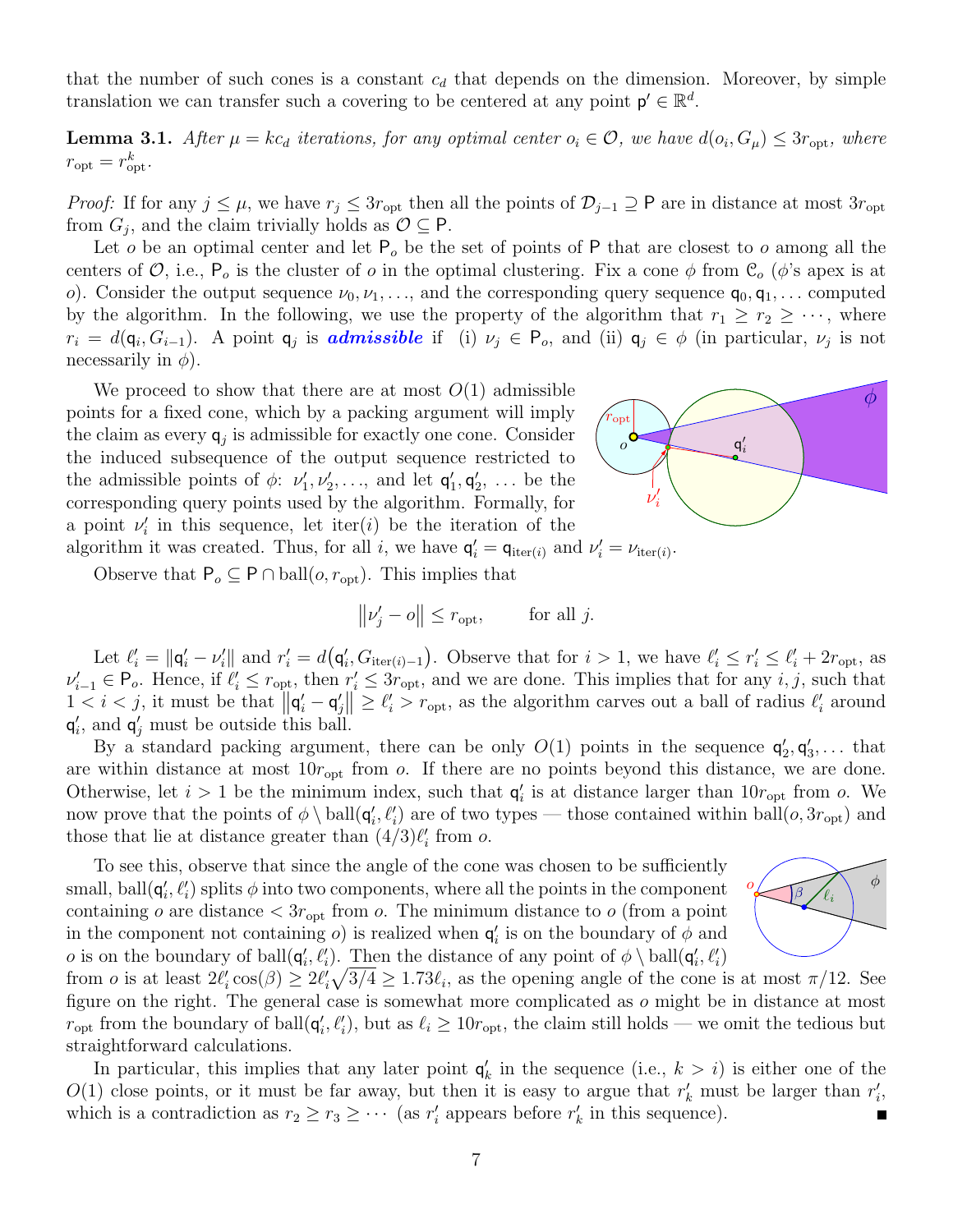The above lemma readily implies the following.

<span id="page-7-0"></span>**Theorem 3.2.** Let  $P \subseteq D$  be a given set of points in  $\mathbb{R}^d$  (not necessarily finite), where  $D$  is a bounded *set in* R *d . Furthermore, assume that* P *can be accessed only via a data structure Tnn that answers exact nearest-neighbor (NN) queries on* P*. The algorithm* **GreedyPermutNN***, described in [Section 3.1,](#page-4-1)* computes a permutation  $\langle \nu_0,\ldots\rangle$  of P, such that, for any  $k>0$ ,  $P\subseteq\bigcup_{i=0}^{k}$  ball $(\nu_i,r_{\rm opt}^k)$ , where c is a *constant (independent of*  $k$ ), and  $r_{opt}^k$  *is the minimum radius of*  $k$  *balls (of the same radius) needed to cover* P*.*

*The algorithm can be implemented, such that running it for i iterations, takes polynomial time in i* and involves *i* calls to  $T_{nn}$ .

*Proof:* Using [Lemma 2.2](#page-3-1) [\(B\)](#page-4-2) in [Lemma 3.1](#page-6-0) implies the result. As for the running time, naively one needs to maintain the arrangement of balls inside the domain, and this can be done in polynomial time in the number of balls.

**Observation 3.3.** If P is finite of size *n*, the above theorem implies that after  $i \geq cn$  iterations, one *can recover the entire point set*  $P(a s r_{opt}^n = 0)$ . Therefore *cn is an upper bound on the number of queries for any problem. Note however that in general our goal is to demonstrate when problems can be solved using a significantly smaller amount of NN queries.*

The above also implies an algorithm for approximating the diameter.

**Lemma 3.4.** *Consider the setting of [Theorem 3.2](#page-7-0) using an exact nearest-neighbor oracle. Suppose that the algorithm is run for*  $m = c_d + 1$  *iterations, and let*  $\nu_1, \ldots, \nu_m$  *be the set of output centers and*  $r_1, \ldots, r_m$  *be the corresponding distances. Then,* diam( $P$ )/ $3 \leq max(\text{diam}(\nu_1, \ldots, \nu_m), r_m) \leq 3 \cdot \text{diam}(P)$ .

*Proof:* Since the discrete one-center clustering radius lies in the interval [diam(P)*/*2*,* diam(P)], [Lemma 3.1](#page-6-0) implies that  $r_m \leq 3r_{\text{opt}} \leq 3 \cdot \text{diam}(P)$ . Moreover, each  $\nu_i$  is in P, and so  $\text{diam}(\nu_1, \ldots, \nu_m) \leq \text{diam}(P)$ . Thus the upper bound follows.

For the lower bound, observe that if  $\text{diam}(\nu_1, \ldots, \nu_m) < \text{diam}(P)/3$ , as well as  $r_m < \text{diam}(P)/3$ , then it must be true that  $P \subseteq \mathcal{D}_{m-1} \subseteq \bigcup_{j=1}^{l} \text{ball}(v_j, r_m)$  has diameter less than diam(P), a contradiction.

#### **3.3. Using approximate nearest-neighbor search**

If we are using an ANN black box *Tann* to implement the algorithm, one can no longer scoop away the ball  $b_i = \text{ball}(\mathbf{q}_i, \|\mathbf{q}_i - \nu_i\|)$  at the *i*th iteration, as it might contain some of the points of P. Instead, one has to be more conservative, and use the ball  $b'_i = \text{ball}(\mathbf{q}_i, (1-\varepsilon) || \mathbf{q}_i - \nu_i ||)$  Now, we might need to perform several queries till the volume being scooped away is equivalent to a single exact query.

Specifically, let P be a finite set, and consider its associated *spread*:

<span id="page-7-1"></span>
$$
\Phi = \frac{\text{diam}(\mathcal{D}_0)}{\min_{\mathbf{p}, \mathbf{x} \in \mathbf{P}} \|\mathbf{p} - \mathbf{x}\|}.
$$

We can no longer claim, as in [Lemma 3.1](#page-6-0), that each cone would be visited only one time (or constant number of times). Instead, it is easy to verify that each query point in the cone, shrinks the diameter of the domain restricted to the cone by a factor of roughly  $\varepsilon$ . As such, at most  $O(\log_{1/\varepsilon} \Phi) = O(\varepsilon^{-1} \log \Phi)$ query points would be associated with each cone.

**Corollary 3.5.** *Consider the setting of [Theorem 3.2](#page-7-0), with the modification that we use a*  $(1+\varepsilon)$ -*ANN* data structure  $T_{ann}$  to access P. Then, for any k,  $P \subseteq \bigcup_{i=1}^{f(k)} \text{ball}(\nu_i, r_{opt}^k)$ , where  $f(k) = O(k\varepsilon^{-1} \log \Phi)$ .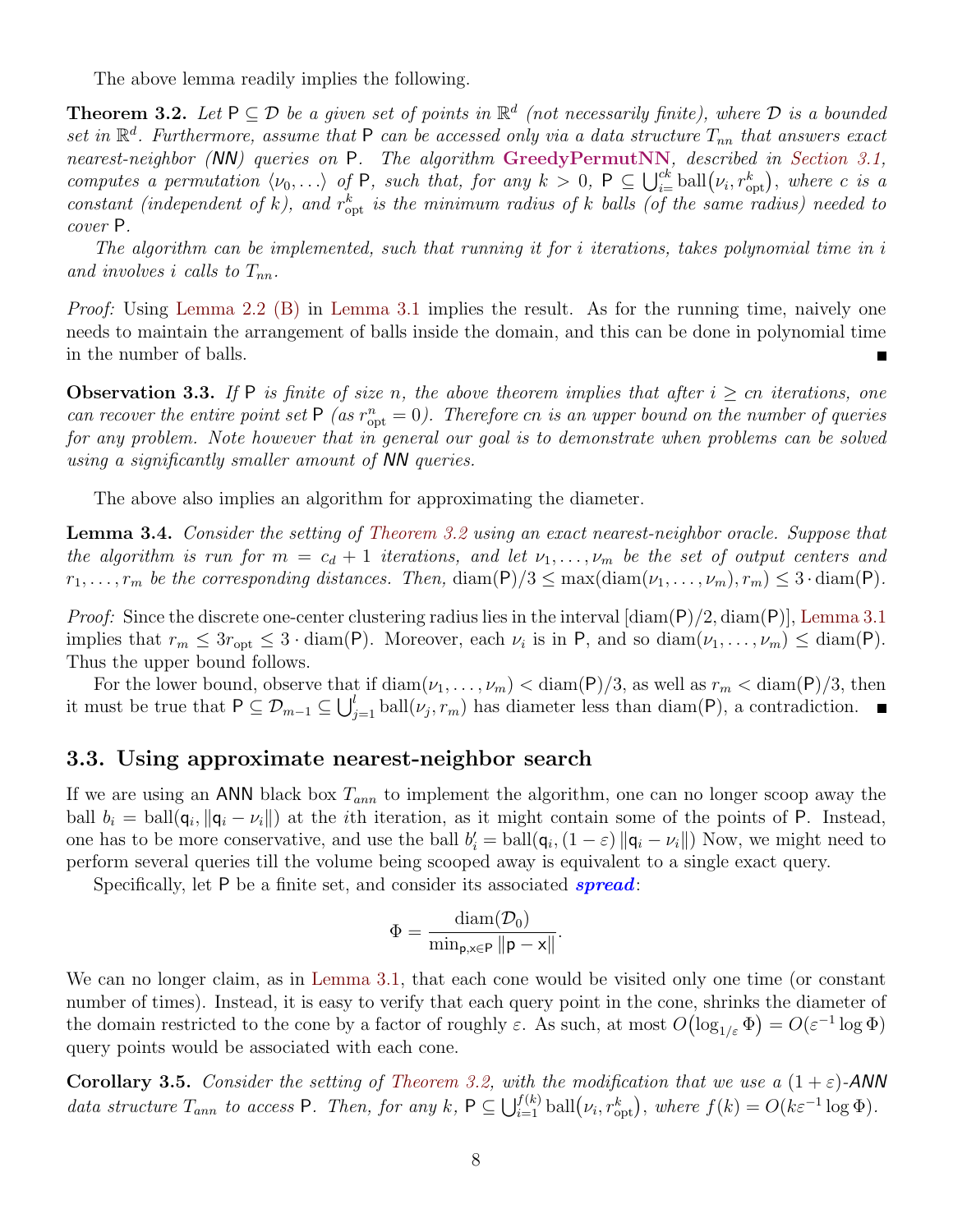## **3.4. Discussion**

**Outer approximation.** As implied by the algorithm description, one can think about the algorithm providing an outer approximation to the set:  $\mathcal{D}_1 \supseteq \mathcal{D}_2 \supseteq \cdots \supseteq P$ . As demonstrated in [Figure 3.1](#page-5-0), the sequence of points computed by the algorithm seems to be a reasonable greedy permutation of the underlying set. However, the generated outer approximation seems to be inferior. If the purpose is to obtain a better outer approximation, a better strategy may be to pick the *i*th query point q*<sup>i</sup>* as the point inside  $\mathcal{D}_i$  farthest away from  $\partial \mathcal{D}_{i-1} \cup G_{i-1}$ 

**Implementation details.** We have not spent any effort to describe in detail the algorithm of [The](#page-7-0)[orem 3.2](#page-7-0), mainly because an implementation of the exact version seems quite challenging in practice. A more practical approach would be to describe the uncovered domain  $\mathcal{D}_i$  approximately, by approximating from the inside, every ball  $b_i$  by an  $O(1/\varepsilon^d)$  grid of cubes, and maintaining these cubes using a (compressed) quadtree. This provides an explicit representation of the complement of the union of the approximate balls. Next, one would need to maintain for every free leaf of this quadtree, a list of points of  $G_i$  that might serve as its nearest neighbors — in the spirit of approximate Voronoi diagrams  $|Har11|.$ 

## <span id="page-8-0"></span>**4. Convex-hull membership queries via proximity queries**

Let P be a set of *n* points in  $\mathbb{R}^d$ , let  $\Delta$  denote P's diameter, and let  $\varepsilon > 0$  be a prespecified parameter. We assume that the value of  $\Delta$  is known, although a constant approximation to this value is sufficient for our purposes. (See [Lemma 3.4](#page-7-1) on how to compute this under reasonable assumptions.)

Let  $C = \mathcal{CH}(\mathsf{P})$  denote  $\mathsf{P}$ 's convex hull. Given a query point  $\mathsf{q} \in \mathbb{R}^d$ , the task at hand is to decide if q is in *C*. As before, we assume that our only access to P is via an ANN data structure. There are two possible outputs:

(A) In: if  $q \in \mathcal{C}$ , and

(B) OUT: if **q** is at distance greater than  $\varepsilon \Delta$  from  $\mathcal{C}$ ,

Either answer is acceptable if **q** lies within distance  $\varepsilon \Delta$  of  $\partial \mathcal{C}$ .

## **4.1. Convex hull membership queries using exact extremal queries**

We first solve the problem using exact extremal queries and then later show these queries can be answered approximately with ANN queries.

### <span id="page-8-1"></span>**4.1.1. The algorithm**

We construct a sequence of points  $p_0, p_1, \ldots$  each guaranteed to be in the convex hull  $\mathcal C$  of P and use them to determine whether  $q \in \mathcal C$ . The algorithm is as follows. Let  $p_0$  be an arbitrary point of P. For  $i > 0$ , in the *i*th iteration, the algorithm checks whether  $||p_{i-1} - q|| \leq \varepsilon \Delta$ , and if so the algorithm outputs In and stops.

Otherwise, consider the ray  $\psi_i$  emanating from  $p_{i-1}$  in the direction of q. The algorithm computes the point  $z_i \in P$  that is extremal in the

 $p_{i-1}$  $\overline{\mathsf{q}}$  $\cal C$  $\psi_i$ z  $\overline{1}$  $p_i \setminus \sqrt{Q} \leq i$ i zi

direction of this ray. If the projection  $z'_{i}$  of  $z_{i}$  on the line supporting  $\psi_{i}$  is between  $p_{i-1}$  and q, then q is outside the convex-hull  $\mathcal{C}$ , and the algorithm stops and returns Out. Otherwise, the algorithm sets  $p_i$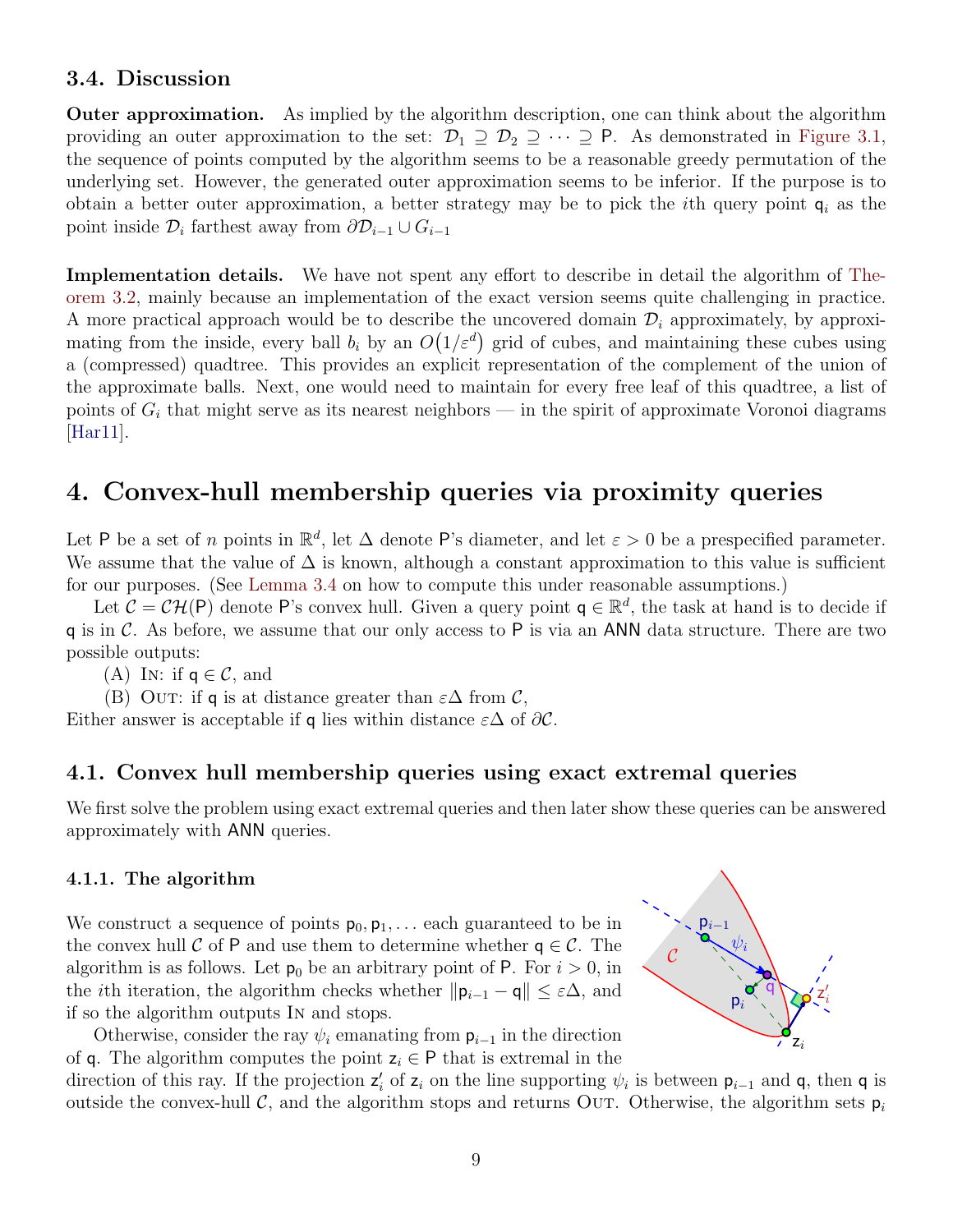to be the projection of q on the line segment p*<sup>i</sup>−*<sup>1</sup>z*<sup>i</sup>* , and continues to the next iteration. See figure on the right, and [Figure 4.1.](#page-9-0)

The algorithm performs  $O(1/\varepsilon^2)$  iterations, and returns OUT if it did not stop earlier.

#### **4.1.2. Analysis**

<span id="page-9-1"></span>**Lemma 4.1.** *If the algorithm runs for more than i iterations, then*  $d_i < \left(1 - \frac{\varepsilon^2}{2}\right)$ 2  $\int d_{i-1}$ *, where*  $d_i =$ *∥*q *−* p*i∥.*

*Proof:* By construction,  $p_i$ ,  $p_{i-1}$ , and q form a right angle triangle. The proof now follows by a direct trigonometric argument. Consider [Figure 4.1.](#page-9-0) We have the following properties:  $p_{i-1}$ 

- (A) The triangles  $\Delta p_{i-1}z_i'z_i$  and  $\Delta p_{i-1}p_iq$  are similar.
- (B) Because the algorithm has not terminated in the *i*th iteration, *∥*p*<sup>i</sup>−*<sup>1</sup> *−* q*∥ > ε*∆.
- (C) The point **q** must be between  $p_{i-1}$  and  $z'_{i}$ , as otherwise the algorithm would have terminated. Thus,  $||\mathbf{p}_{i-1} - \mathbf{z}'_i|| \ge ||\mathbf{p}_{i-1} - \mathbf{q}|| > \varepsilon \Delta$ .

 $\blacksquare$ 

(D) We have  $||\mathbf{p}_{i-1} - \mathbf{z}_i|| \leq \Delta$ , since both points are in  $\mathcal{C}$ .

Figure 4.1

i

β

 $q \searrow$  z

<span id="page-9-0"></span>zi

 $p_i \rightarrow q_i$ 

 $\overline{1}$ 

We conclude that  $\cos \beta = \frac{\|\mathbf{p}_{i-1} - \mathbf{z}'_i\|}{\| \mathbf{p}_i - \mathbf{p}'_i\|}$ *∥*p*<sup>i</sup>−*<sup>1</sup> *−* z*i∥ > ε*∆ ∆  $=\varepsilon$ . Now, we have

$$
\begin{aligned} \|\mathbf{q} - \mathbf{p}_i\| &= \|\mathbf{q} - \mathbf{p}_{i-1}\| \sin \beta = \|\mathbf{q} - \mathbf{p}_{i-1}\| \sqrt{1 - \cos^2 \beta} < \sqrt{1 - \varepsilon^2} \|\mathbf{q} - \mathbf{p}_{i-1}\| \\ &< \left(1 - \frac{\varepsilon^2}{2}\right) \|\mathbf{q} - \mathbf{p}_{i-1}\| \,, \end{aligned}
$$

since  $(1 - \varepsilon^2/2)^2 > 1 - \varepsilon^2$ .

**Lemma 4.2.** *Either the algorithm stops within*  $O(1/\varepsilon^2)$  *iterations with a correct answer, or the query point is more than*  $\epsilon \Delta$  *far from the convex hull*  $\mathcal{C}$ *; in the latter case, since the algorithm says* Out *its output is correct.*

*Proof:* If the algorithm stops before it completes the maximum number of iterations, it can be verified that the output is correct as there is an easy certificate for this in each of the possible cases.

Otherwise, suppose that the query point is within  $\varepsilon\Delta$  of  $\mathcal C$ . We argue that this leads to a contradiction; thus the query point must be more than  $\varepsilon\Delta$  far from *C* and the output of the algorithm is correct. Observe that  $d_i$  is a monotone decreasing quantity that starts at values  $\leq \Delta$  (i.e,  $d_0 \leq \Delta$ ), since otherwise the algorithm terminates after the first iteration, as  $z'_{1}$  would be between **q** and **p**<sub>0</sub> on  $\psi_{1}$ .

Consider the *j*th *epoch* to be block of iterations of the algorithm, where  $2^{-j}\Delta < d_i \leq 2^{-j+1}\Delta$ . Following the proof of [Lemma 4.1,](#page-9-1) one observes that during the *j*th epoch one can set  $\varepsilon_j = 1/2^j$  in place of  $\varepsilon$ , and using the argument it is easy to show that the *j*th epoch lasts  $O(1/\varepsilon_j^2)$  iterations. By assumption, since the algorithm continued for the maximum number of iterations we have  $d_i$  $\varepsilon\Delta$ , and so the maximum number of epochs is  $\lceil \lg(1/\varepsilon) \rceil$ . As such, the total number of iterations is  $\sum_{j=1}^{\lceil \lg(1/\varepsilon) \rceil} O(1/\varepsilon^2) = O(1/\varepsilon^2)$ . Since the algorithm did not stop this is a contradiction.  $\blacksquare$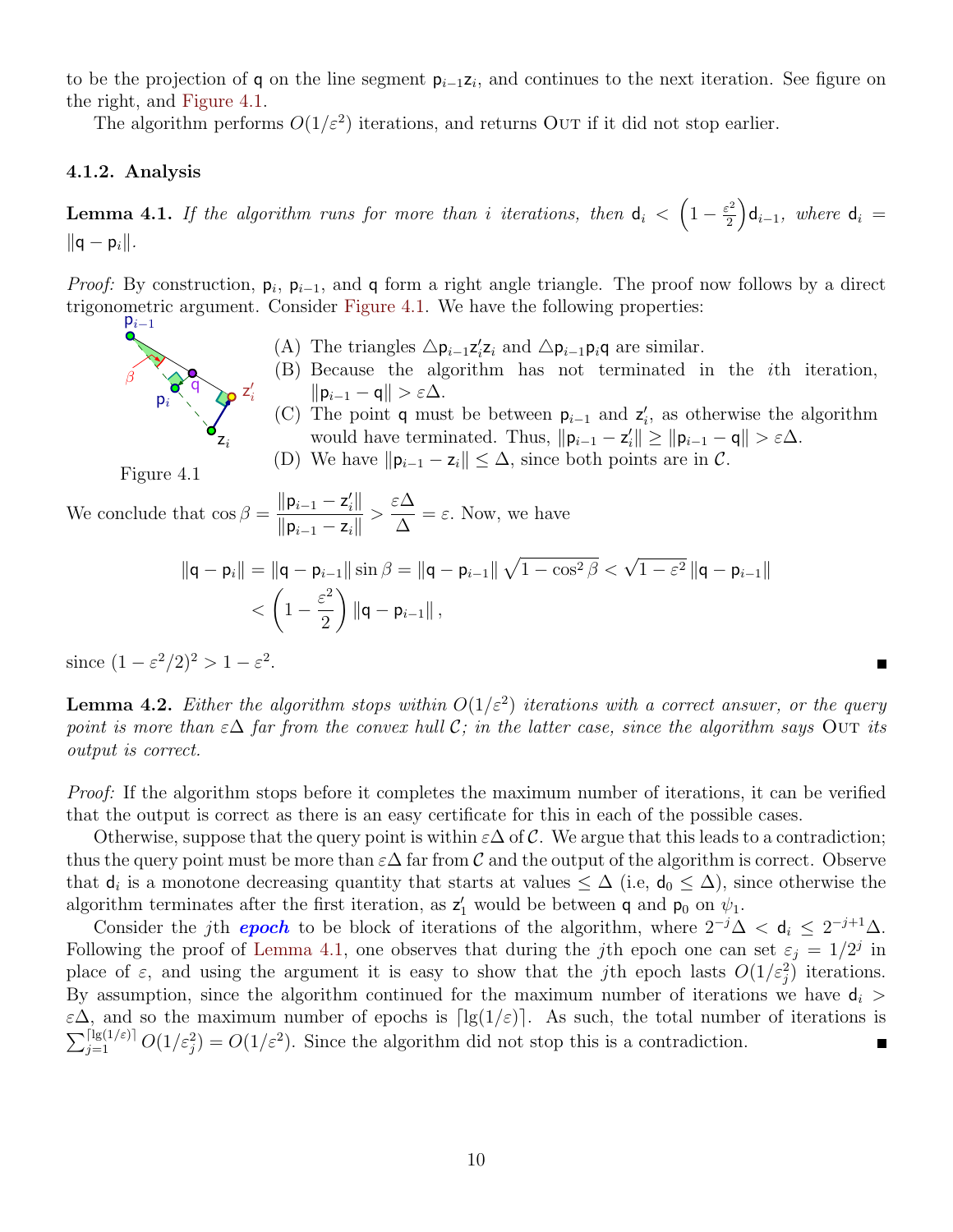#### **4.1.3. Approximate extremal queries**

For our purposes, approximate extremal queries on  $P$  are sufficient.

Definition 4.3. A data structure provides *ε-approximate extremal queries* for P, if for any query unit vector v, it returns a point p, such that

$$
\forall x \in P, \qquad \langle v, x \rangle \le \langle v, p \rangle + \varepsilon \cdot \operatorname{diam}(P),
$$

where  $\langle v, x \rangle$  denotes the dot-product of v with x.



<span id="page-10-0"></span>Figure 4.2: Worse case if extremal queries are approximate.

One can now modify the algorithm of [Section 4.1.1](#page-8-1) to use, say, *ε/*4-approximate extremal queries on P. Indeed, one modifies the algorithm so it stops only if  $z_i$  is on the segment  $p_{i-1}q$ , and it is in distance more than  $\varepsilon\Delta/4$  away from q. Otherwise the algorithm continues. It is straightforward but tedious to prove that the same algorithm performs asymptotically the same number of iterations (intuitively, all that happens is that the constants get slightly worse). The worse case as far progress in a single iteration is depicted in [Figure 4.2](#page-10-0).

**Lemma 4.4.** *The algorithm of [Section 4.1.1](#page-8-1) can be modified to use*  $\varepsilon/4$ -*approximate extremal queries and output a correct answer after performing*  $O(1/\varepsilon^2)$  *iterations.* 

### **4.2. Convex-hull membership via ANN queries**

#### **4.2.1. Approximate extremal queries via ANN queries**

The basic idea is to replace the extremal empty half-space query, by an ANN query. Specifically, a  $(1 + \delta)$ -ANN query performed at q returns us a point p, such that

$$
\forall x \in P, \qquad \|\mathsf{q} - \mathsf{p}\| \leq (1+\delta) \left\|\mathsf{q} - \mathsf{x}\right\|.
$$

Namely, ball  $(q, \frac{||q-p||}{1+\delta}$ ) does not contain any points of P. Locally, a ball looks like a halfspace, and so by taking the query point to be sufficiently far and the approximation parameter to be sufficiently small, the resulting empty ball and its associated ANN can be used as the answer to an extremal direction query.

#### **4.2.2. The modified algorithm**

Assume the algorithm is given a data structure  $T_{ann}$  that can answer  $(1 + \delta)$ -ANN queries on P. Also assume that it is provided with an initial point  $p_0 \in P$ , and a value  $\Delta'$  that is, say, a 2-approximation to  $\Delta = \text{diam}(P)$ , that is  $\Delta \leq \Delta' \leq 2\Delta$ .

In the *i*th iteration, the algorithm considers (again) the ray  $\psi_i$  starting from  $p_i$ , in the direction of q. Let  $q_i$  be the point within distance, say,

<span id="page-10-1"></span>
$$
\tau = c\Delta'/\varepsilon \tag{4.1}
$$

from  $p_{i-1}$  along  $\psi_i$ , where *c* is an appropriate constant to be determined shortly. Next, let  $z_i$  be the  $(1 + \delta)$ -ANN returned by  $T_{ann}$  for the query point  $q_i$ , where the value of  $\delta$  would be specified shortly. The algorithm now continues as before, by setting p*<sup>i</sup>* to be the nearest point on p*<sup>i</sup>−*<sup>1</sup>z*<sup>i</sup>* to q. Naturally, if *∥*q *−* p*i∥* falls below *ε*∆*′/*2, the algorithm stops, and returns In, and otherwise the algorithm continues to the next iteration. As before, if the algorithm reaches the *N*th iteration, it stops and returns Out, where  $N = O(1/\varepsilon^2)$ .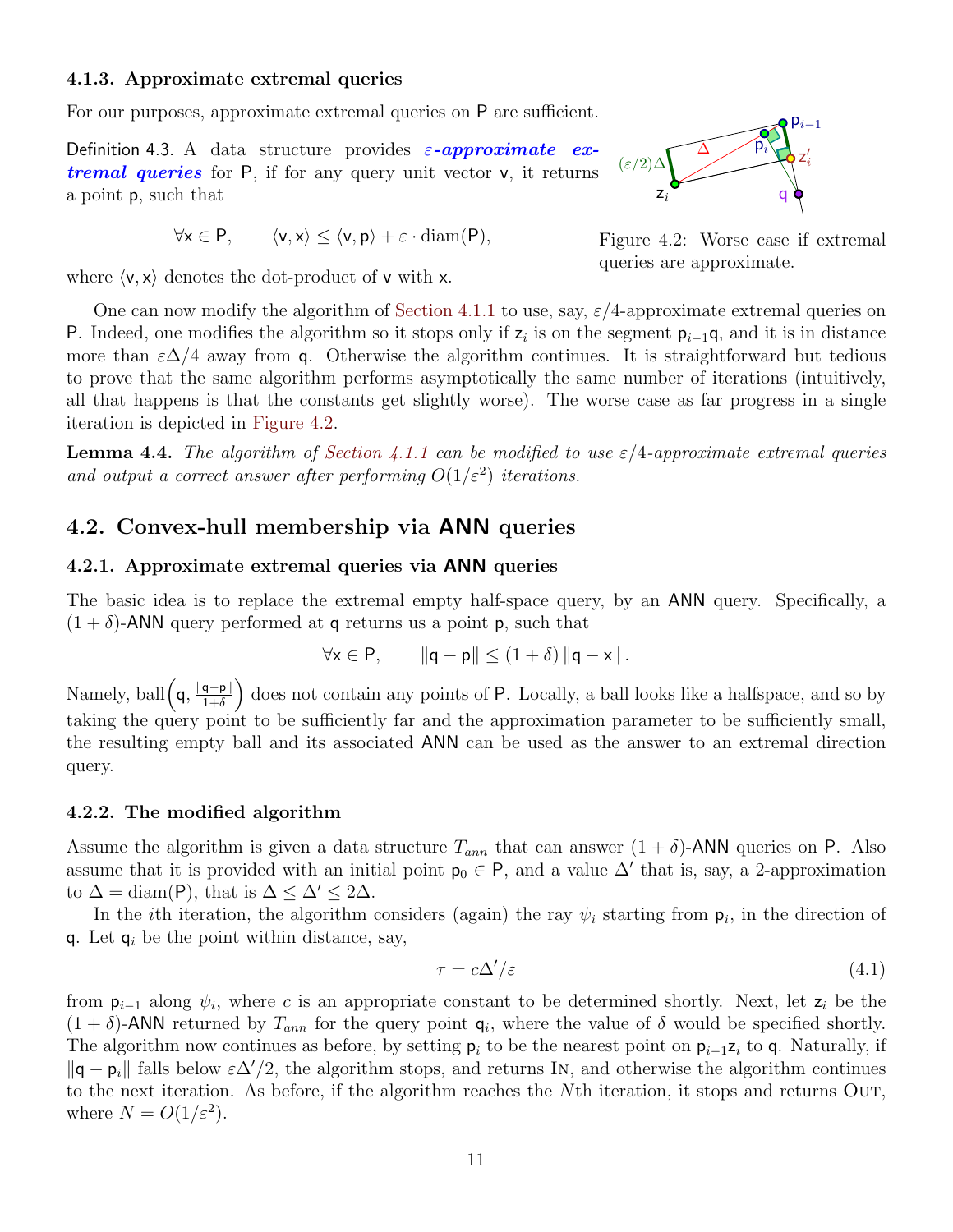<span id="page-11-1"></span>

Figure 4.3: Illustration of the proof of [Lemma 4.5](#page-11-0).

#### **4.2.3. Analysis**

<span id="page-11-0"></span>**Lemma 4.5.** Let  $0 < \varepsilon \leq 1$  be a prespecified parameter, and let  $\delta = \varepsilon^2/(32 - \varepsilon)^2 = O(\varepsilon^2)$ . Then, *a*  $(1 + \delta)$ -*ANN query done using*  $q_i$  *performed by the algorithm, returns a point*  $z_i$  *which is a valid ε-approximate extremal query on* P*, in the direction of ψi.*

*Proof:* Consider the extreme point  $y_i \in P$  in the direction of  $\psi_i$ . Let  $y'_i$  be the projection of  $y_i$  to the segment  $p_{i-1}q_i$ , and let  $\ell = ||q_i - y_i||$ . See [Figure 4.3.](#page-11-1)

The  $(1 + \delta)$ -ANN to  $\mathbf{q}_i$  (i.e., the point  $\mathbf{z}_i$ ), must be inside the ball  $b = \text{ball}(\mathbf{q}_i, (1 + \delta)\ell)$ , and let  $\mathbf{z}'_i$  be its projection to the segment p*<sup>i</sup>−*<sup>1</sup>q*<sup>i</sup>* .

Now, if we interpret z*<sup>i</sup>* as the returned answer for the approximate extremal query, then the error is the distance  $||z'_i - y'_i||$ , which is maximized if  $z'_i$  is as close to  $p_{i-1}$  as possible. In particular, let u be the point in distance  $(1+\delta)\ell$  from  $\mathsf{q}_i$  along the segment  $\mathsf{p}_{i-1}\mathsf{q}_i$ . We then have that  $\|\mathsf{z}'_i-\mathsf{y}'_i\| \leq h = \|\mathsf{u}-\mathsf{y}'_i\|$ . Now, since  $||y'_i - y_i|| \le ||p_{i-1} - y_i|| \le \Delta'$ , we have

$$
h = ||\mathbf{u} - \mathbf{y}'_i|| \le (1 + \delta)\ell - ||\mathbf{y}'_i - \mathbf{q}_i|| = (1 + \delta)\ell - \sqrt{\ell^2 - ||\mathbf{y}'_i - \mathbf{y}_i||^2}
$$
  
\n
$$
\le (1 + \delta)\ell - \sqrt{\ell^2 - (\Delta')^2} = \frac{(1 + \delta)^2 \ell^2 - \ell^2 + (\Delta')^2}{(1 + \delta)\ell + \sqrt{\ell^2 - (\Delta')^2}} \le \frac{(2\delta + \delta^2)\ell^2 + (\sqrt{\delta}\ell)^2}{\ell}
$$
  
\n
$$
\le \frac{4\delta\ell^2}{\ell} = 4\delta\ell,
$$

since  $\delta \leq 1$ , and assuming that  $\Delta' \leq$ *√ δℓ*. For our purposes, we need that 4*δℓ ≤ ε*∆. Both of these constraints translate to the inequalities, ( ∆*′ ℓ*  $\setminus^2$ *≤ δ ≤ ε*∆ 4*ℓ .* Observe that, by the triangle inequality, it follows that

$$
\ell = ||\mathsf{q}_i - \mathsf{y}_i|| \leq ||\mathsf{q}_i - \mathsf{p}_{i-1}|| + ||\mathsf{p}_{i-1} - \mathsf{y}_i|| \leq \tau + \Delta.
$$

A similar argument implies that  $\ell \geq \tau - \Delta$ . In particular, it is enough to satisfy the constraint ( <sup>∆</sup>*′ τ−*∆  $\left(\frac{\Delta'}{1-\Delta'}\right)^2 \leq \delta \leq \frac{\varepsilon\Delta}{4(\tau+\Delta)},$  which is satisfied if  $\left(\frac{\Delta'}{\tau-\Delta'}\right)$  $\int^{2} \leq \delta \leq \frac{\varepsilon \Delta'/2}{4(\tau + \Delta')^2}$  $\frac{\varepsilon \Delta'/2}{4(\tau + \Delta')}$ , as  $\Delta \leq \Delta' \leq 2\Delta$ . Substituting the value of  $\tau = c\Delta'/\varepsilon$ , see [Eq. \(4.1\),](#page-10-1) this is equivalent to  $\left(\frac{1}{c/\varepsilon}\right)$ *c/ε−*1  $\int^{2} \leq \delta \leq \frac{\varepsilon/2}{4(c/\varepsilon+1)}$ , which holds for  $c = 32$ , as can be easily verified, and setting  $\delta = \varepsilon^2/(32 - \varepsilon)^2 = O(\varepsilon^2)$ .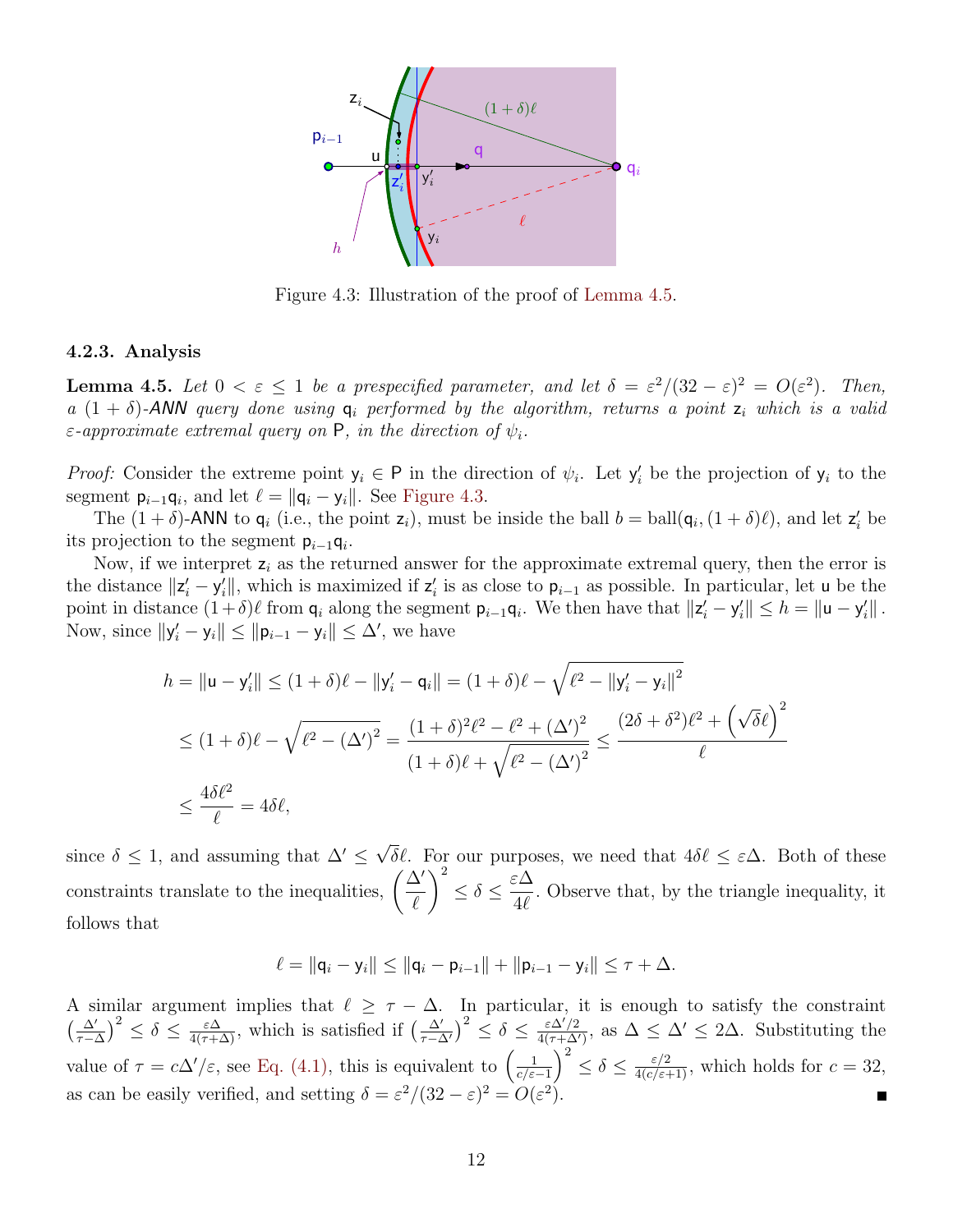**Theorem 4.6.** *Given a set*  $P$  *of n points in*  $\mathbb{R}^d$ *, let*  $\varepsilon \in (0,1]$  *be a parameter, and let*  $\Delta'$  *be a constant approximation to the diameter of* P. Assume that you are given a data structure that can answer  $(1+\delta)$ -*ANN* queries on P, for  $\delta = O(\varepsilon^2)$ . Then, given a query point q, one can decide, by performing  $O(1/\varepsilon^2)$  $(1 + \delta)$ -*ANN* queries whether **q** is inside the convex-hull  $C = \mathcal{CH}(P)$ . Specifically, the algorithm returns

- *•* In*: if* q *∈ C, and*
- Outr: if **q** is more than  $\varepsilon \Delta$  *away from*  $\mathcal{C}$ *, where*  $\Delta = \text{diam}(P)$ *.*

*The algorithm is allowed to return either answer if*  $q \notin C$ , but the distance of q from C is at most  $\epsilon \Delta$ .

## <span id="page-12-0"></span>**5. Density clustering**

### **5.1. Definition**

Given a set P of *n* points in  $\mathbb{R}^d$ , and a parameter *k* with  $1 \leq k \leq n$ , we are interested in computing a set  $C ⊆ P$  of "centers", such that each center is assigned at most *k* points, and the number of centers is (roughly)  $n/k$ . In addition, we require that:

- (A) A point of P is assigned to its nearest neighbor in C (i.e., C induces a *Voronoi partition* of P).
- (B) The centers come from the original point set.

Intuitively, this clustering tries to capture the local density — in areas where the density is low, the clusters can be quite large (in the volume they occupy), but in regions with high density the clusters have to be tight and relatively "small".

Formally, given a set of centers  $C$ , and a center  $c \in C$ , its *cluster* is

$$
\mathsf{P}_{\mathsf{c}} = \left\{\mathsf{p} \in \mathsf{P} \Bigm| \|\mathsf{c} - \mathsf{p}\| < d\big(\mathsf{p}, \mathsf{C} \setminus \{c\}\big)\right\},
$$

where  $d(c, X) = \min_{p \in X} ||c - p||$  (and assuming for the sake of simplicity of exposition that all distances are distinct). The resulting *clustering* is  $\Pi(P, C) = \{P_c \mid c \in C\}$ . A set of points P, and a set of centers C *⊆* P is a *k-density clustering* of P if for any c *∈* C, we have *|*Pc*| ≤ k*. As mentioned, we want to compute a balanced partitioning, i.e., one where the number of centers is roughly *n/k*. We show below that this is not always possible in high enough dimensions.

#### **5.1.1. A counterexample in high dimension**

**Lemma 5.1.** For any integer  $n > 0$ , there exists a set P of n points in  $\mathbb{R}^n$ , such that for any  $k < n$ , a *k*<sup>*-density clustering of*  $P$  *must use at least*  $n - k + 1$  *centers.*</sup>

*Proof:* Let *n* be a parameter. For  $i = 1, \ldots, n$ , let  $\ell_i =$ *√*  $\overline{1-2^{-i-1}}$ , and let  $p_i$  be a point of  $\mathbb{R}^n$  that has zero in all coordinates except he *i*th one, where its value is  $\ell_i$ . Let  $P = \{p_1, \ldots, p_n\} \subseteq \mathbb{R}^n$ . Now,  $d_{i,j} = \| \mathsf{p}_i - \mathsf{p}_j \| = \sqrt{\ell_i^2 + \ell_j^2} = 1$ *√* 2 – 2<sup>-*i*-1</sup> – 2<sup>-*j*-1</sup>. For  $i < j$  and  $i' < j'$ , we have

$$
d_{i,j} < d_{i',j'} \iff 2 - 2^{-i-1} - 2^{-j-1} < 2 - 2^{-i'-1} - 2^{-j'-1} \iff 2^{-i'} + 2^{-j'} < 2^{-i} + 2^{-j}
$$
\n
$$
\iff \begin{cases} i = i' \text{ and } j < j', or \\ i < i'. \end{cases}
$$

That is, the distance of the *i*th point to all the following points  $S_{i+1} = \{p_{i+1}, \ldots, p_n\}$  is smaller than the distance between any pair of points of  $S_{i+1}$ .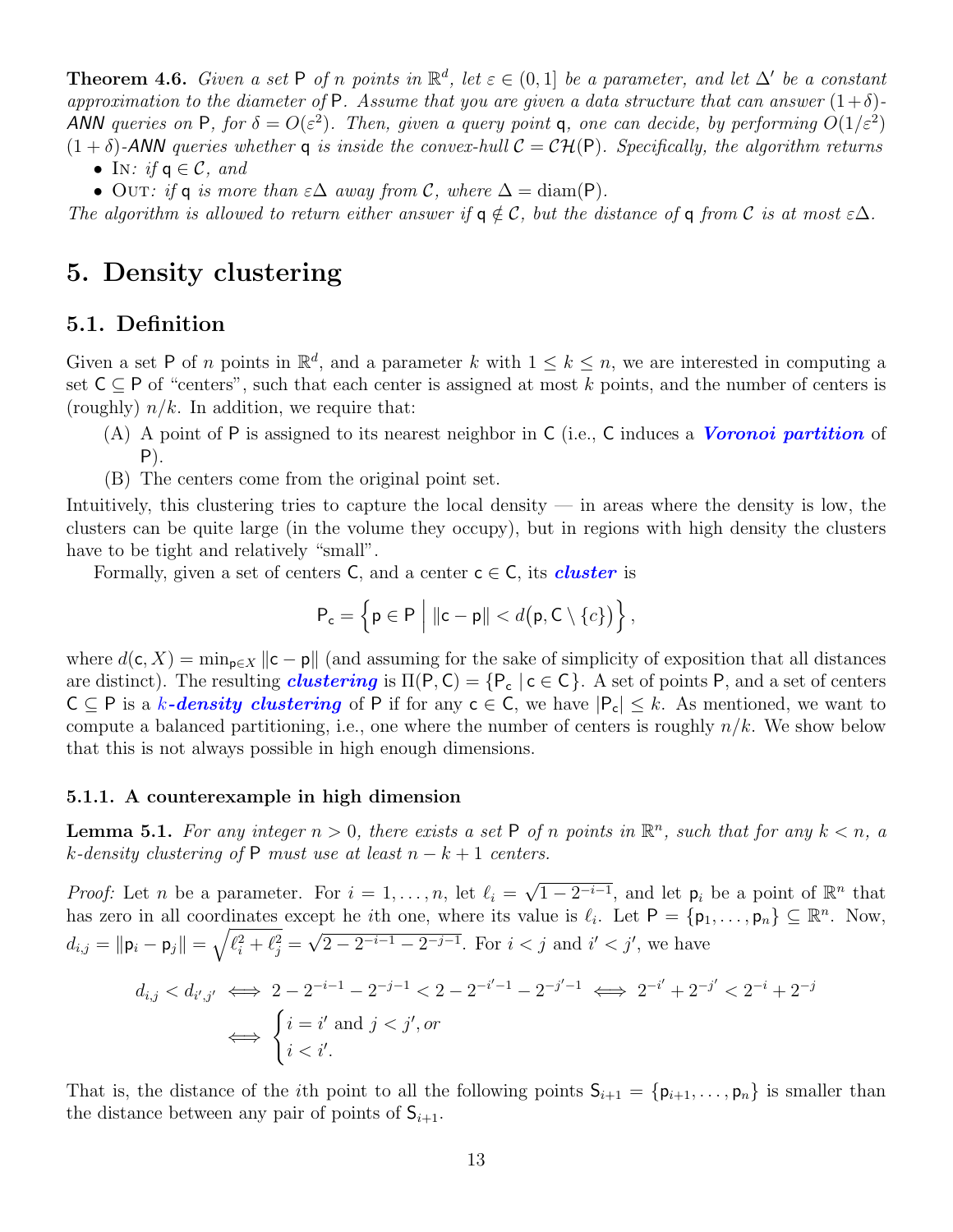Now, consider any set of centers  $C \subseteq P$ , and let  $c = p_i$  be the point with the lowest index that belongs to C. Clearly,  $P_c = (P \setminus C) \cup \{c\}$ ; that is, all the non-center points of P, get assigned by the clustering to c, implying what we want to show.

## **5.2. Algorithms**

#### **5.2.1. Density clustering via nets**

<span id="page-13-0"></span>**Lemma 5.2.** For any set of *n* points  $P$  in  $\mathbb{R}^d$ , and a parameter  $k < n$ , there exists a *k*-density clustering *with*  $O\left(\frac{n}{k}\right)$  $\frac{n}{k} \log \frac{n}{k}$  centers (the *O* notation hides constants that depend on *d*).

*Proof:* Consider the hypercube  $[-1, 1]^d$ . Cover its outer faces (which are  $(d-1)$ -dimensional hypercubes) by a grid of side length  $1/3\sqrt{d}$ . Consider a cell *C* in this grid — it has diameter  $\leq 1/3$ , and it is easy to verify that the cone  $\phi_C = \{t\mathbf{p} \mid \mathbf{p} \in C, t \geq 0\}$  formed by the origin and *C* has angular diameter  $\langle \pi/3.$ This results in a set  $\mathcal{C}$  of  $N = O(d^d)$  cones covering  $\mathbb{R}^d$ .

Furthermore, the cone  $\phi_C$  is formed by the intersection of  $2(d-1)$  halfspaces. As such, the range space consisting of all translations of  $\phi_C$  has VC dimension at most  $d' = O(d^2 \log d)$  [\[Har11](#page-14-13), Theorem 5.22]. Let *slice* be the set that is formed by the intersection of such a cone, with a ball centered at its apex. The range space of such slices has VC dimension  $d'' = O(d + 2 + d') = O(d^2 \log d)$ , since the VC dimension of balls in  $\mathbb{R}^d$  is  $d+2$ , and one can combine the range spaces as done above, see the book [[Har11\]](#page-14-13) for background on this.

Now, for  $\varepsilon = (k/N)/n$ , consider an  $\varepsilon$ -net R of the point set P for slices. The size of such a net is  $|R| = O((d''/\varepsilon) \log \varepsilon^{-1}) = d^{O(d)}(n/k) \log(n/k).$ 

Consider a point p *∈* P that is in R, and consider the cones of C translated so that their apex is p. For a cone  $\phi \in \mathcal{C}$ , let  $\nu_{\phi}$  be the nearest point to **p** in the set  $\{R \setminus \{p\}\}\cap \phi$ . The key observation is that any point in  $P \cap \phi$  that is farther away from p than  $\nu_{\phi}$ , is closer to  $\nu_{\phi}$  than to p; that is, only points closer to **p** than  $\nu_{\phi}$  might be assigned to **p** in the Voronoi clustering. Since R is an  $\varepsilon$ -net for slices, the slice ball $(\mathsf{p}, \|\mathsf{p} - \nu_{\phi}\|) \cap \phi$  contains at most  $\varepsilon n = k/N$  points of P. It follows that at most  $k/N$  points of  $P \cap \phi$  are assigned to the cluster associated with p. By summing over all *N* cones, at most  $(k/N)N = k$ points are assigned to p, as desired.  $\blacksquare$ 

#### **5.2.2. The planar case**

**Lemma 5.3.** For any set of *n* points  $P$  in  $\mathbb{R}^2$ , and a parameter k with  $1 \leq k \leq n$ , there exists a *k-density clustering with O*(*n/k*) *centers.*

*Proof:* Consider the plane, and a cone  $\phi \in \mathcal{C}$  as used in the proof of [Lemma 5.2](#page-13-0). For a point  $p \in \mathbb{R}^2$ , and a radius *r*, let  $\phi_p$  denote the translated cone having **p** as an apex, and let  $s(p,r) = \phi_p \cap \text{ball}(p,r)$ be a slice induced by this cone. Consider the set of all possible slices in the plane:

$$
S = \left\{ s(\mathsf{p},r) \bigm\vert \mathsf{p} \in \mathbb{R}^2, r \geq 0 \right\}.
$$

It is easy to verify that the family *S* behaves like a system of *pseudo-disks*; that is, the boundary of a pair of such regions intersects in at most two points, see figure on the right. As such, the range space having P as the ground set, and *S* as the set of possible ranges, has an  $\varepsilon$ -net of size  $O(1/\varepsilon)$  [\[MSW90](#page-15-6)]. Let  $\varepsilon = (k/N)/n$ , as in the proof of [Lemma 5.2](#page-13-0), where  $N = |\mathcal{C}|$ . Computing such an  $\varepsilon$ -net, for every cone of C, and taking their union results in the desired set of cluster centers.

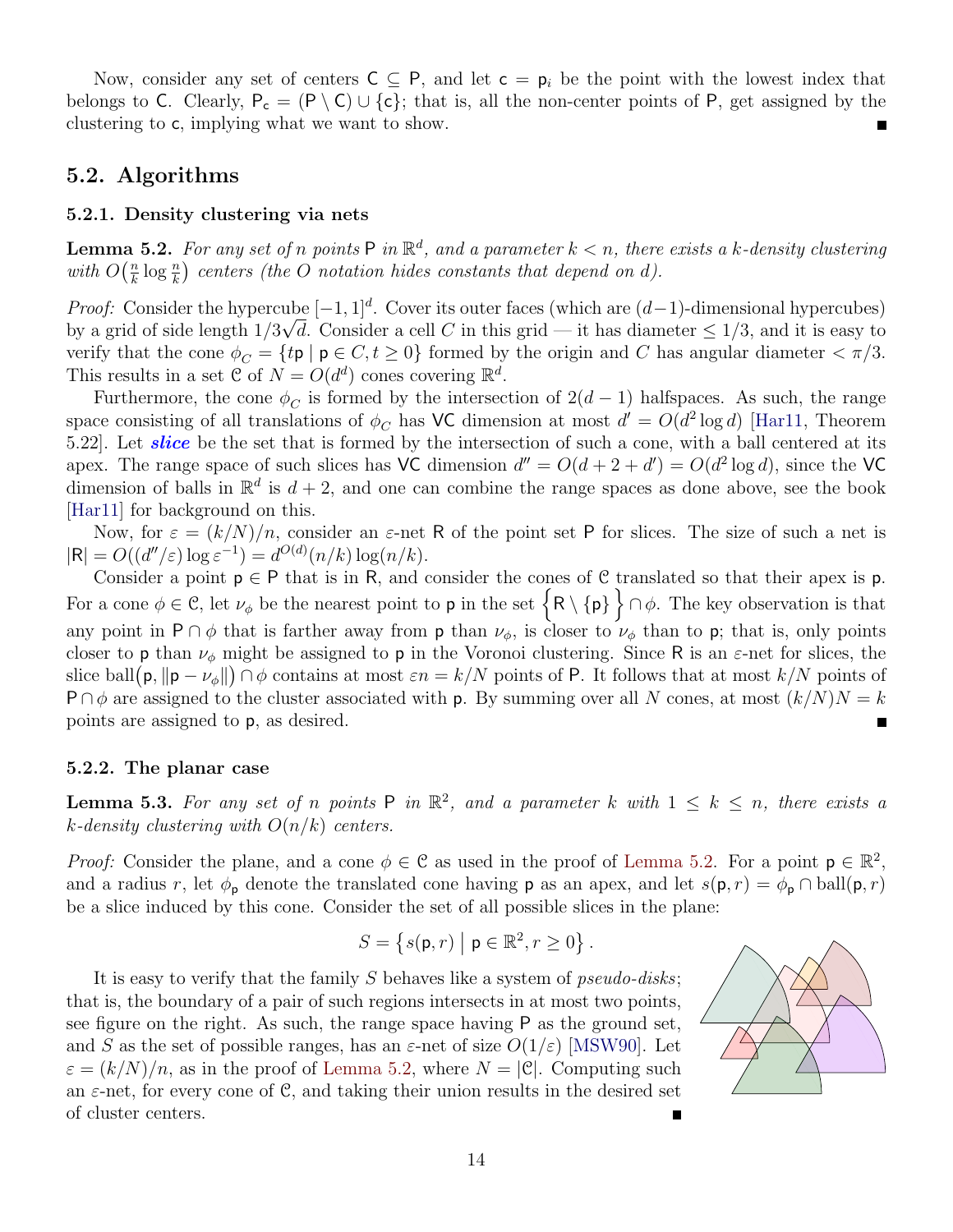## **Acknowledgments**

N.K. would like to thank Anil Gannepalli for telling him about Atomic Force Microscopy.

# **References**

- <span id="page-14-4"></span>[AS10] L.-E. Andersson and N. F. Stewart. *Introduction to the Mathematics of Subdivision Surfaces*. SIAM, 2010.
- <span id="page-14-2"></span>[BGO07] J.-D. Boissonnat, [L. J. Guibas,](http://geometry.stanford.edu/member/guibas/) and S. Oudot. Learning smooth shapes by probing. *Comput. Geom. Theory Appl.*, 37(1):38–58, 2007.
- <span id="page-14-5"></span>[Bli82] J. F. Blinn. A generalization of algebraic surface drawing. *ACM Trans. Graphics*, 1:235–256, 1982.
- <span id="page-14-0"></span>[BQG86] G. Binnig, C. F. Quate, and Ch. Gerber. Atomic force microscope. *Phys. Rev. Lett.*, 56:930– 933, Mar 1986.
- <span id="page-14-11"></span>[Cla10] [K. L. Clarkson](http://cm.bell-labs.com/who/clarkson/). Coresets, sparse greedy approximation, and the frank-wolfe algorithm. *ACM Trans. Algo.*, 6(4), 2010.
- <span id="page-14-1"></span>[CY87] R. Cole and C. K. Yap. Shape from probing. *J. Algorithms*, 8(1):19–38, 1987.
- <span id="page-14-14"></span>[FG88] T. Feder and D. H. Greene. Optimal algorithms for approximate clustering. In *Proc. 20th Annu. ACM Sympos. Theory Comput.* (STOC), pages 434–444, 1988.
- <span id="page-14-6"></span>[GIV01] A. Goel, [P. Indyk,](http://theory.lcs.mit.edu/~indyk/) and [K. R. Varadarajan.](http://www.cs.uiowa.edu/~kvaradar/) Reductions among high dimensional proximity problems. In *Proc. 12th ACM-SIAM Sympos. Discrete Algs.* (SODA), pages 769–778, 2001.
- <span id="page-14-9"></span>[Gon85] T. Gonzalez. Clustering to minimize the maximum intercluster distance. *Theoret. Comput. Sci.*, 38:293–306, 1985.
- <span id="page-14-13"></span>[Har11] [S. Har-Peled.](http://www.uiuc.edu/~sariel) *Geometric Approximation Algorithms*, volume 173 of *Mathematical Surveys and Monographs*. Amer. Math. Soc., 2011.
- <span id="page-14-7"></span>[HIM12] [S. Har-Peled](http://www.uiuc.edu/~sariel), [P. Indyk](http://theory.lcs.mit.edu/~indyk/), and R. Motwani. Approximate nearest neighbors: Towards removing the curse of dimensionality. *Theory Comput.*, 8:321–350, 2012. Special issue in honor of Rajeev Motwani.
- <span id="page-14-10"></span>[HM06] [S. Har-Peled](http://www.uiuc.edu/~sariel) and M. Mendel. Fast construction of nets in low dimensional metrics, and their applications. *SIAM J. Comput.*, 35(5):1148–1184, 2006.
- <span id="page-14-8"></span>[Ind04] [P. Indyk](http://theory.lcs.mit.edu/~indyk/). Nearest neighbors in high-dimensional spaces. In J. E. Goodman and [J. O'Rourke](http://cs.smith.edu/~orourke/), editors, *Handbook of Discrete and Computational Geometry*, chapter 39, pages 877–892. CRC Press LLC, 2nd edition, 2004.
- <span id="page-14-12"></span>[Kal12] B. Kalantari. A characterization theorem and an algorithm for A convex hull problem. *CoRR*, abs/1204.1873, 2012.
- <span id="page-14-3"></span>[Man83] B. B. Mandelbrot. *The fractal geometry of nature*. Macmillan, 1983.